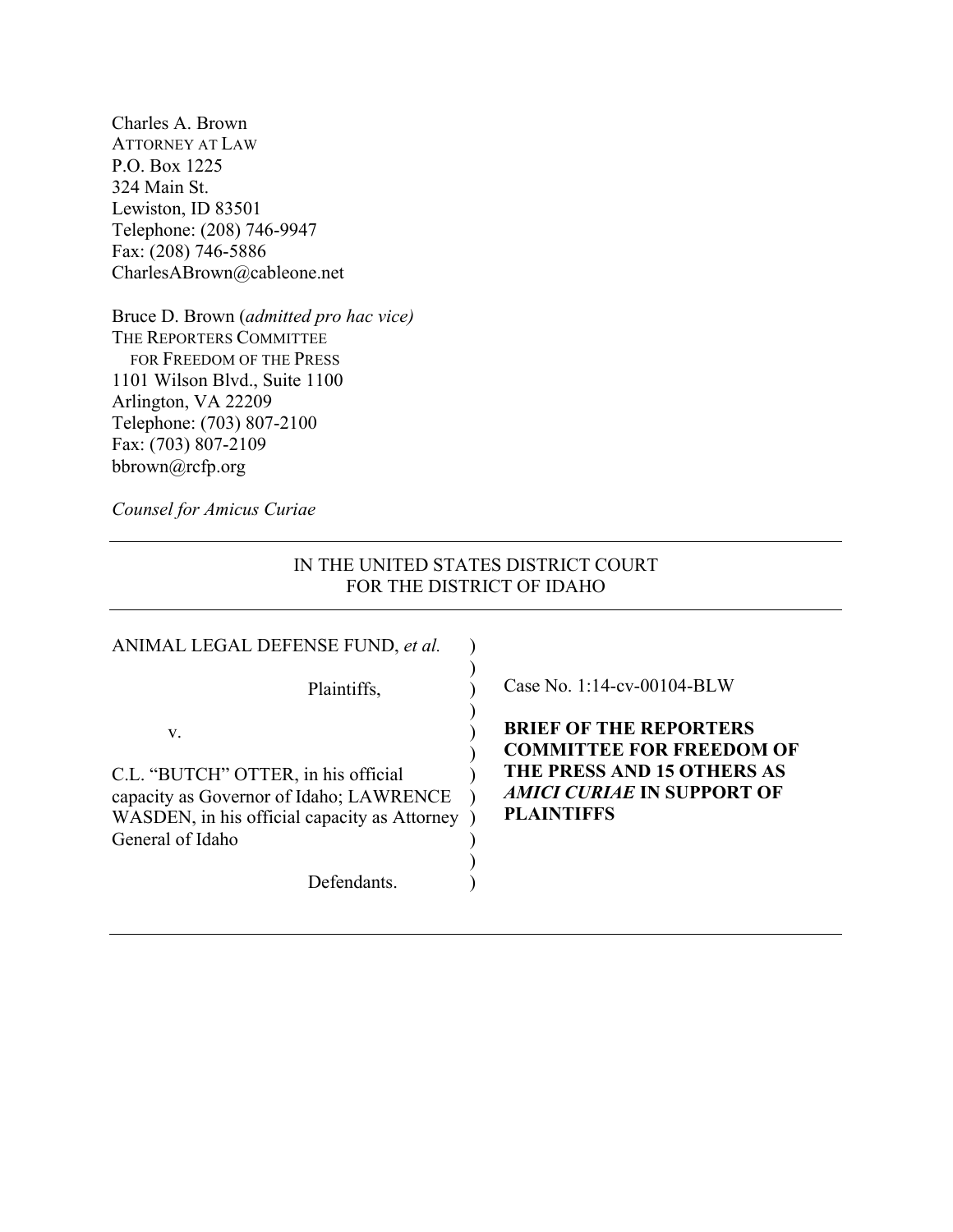# **TABLE OF CONTENTS**

| THE IDAHO "AG GAG" STATUTE INFRINGES ON THE FIRST AMENDMENT<br>$\mathbf{L}$<br>RIGHTS OF THOSE WHO WANT TO INFORM THE PUBLIC ABOUT IMPORTANT<br>A. Investigations by journalists and other organizations into agricultural production |
|---------------------------------------------------------------------------------------------------------------------------------------------------------------------------------------------------------------------------------------|
|                                                                                                                                                                                                                                       |
| B. The Idaho "ag gag" statute creates a significant conflict with the government's                                                                                                                                                    |
| II. PLAINTIFFS HAVE STANDING TO CHALLENGE THE CONSTITUTIONALITY<br>OF THE IDAHO STATUTE ON FIRST AMENDMENT GROUNDS.  9                                                                                                                |
|                                                                                                                                                                                                                                       |
|                                                                                                                                                                                                                                       |
|                                                                                                                                                                                                                                       |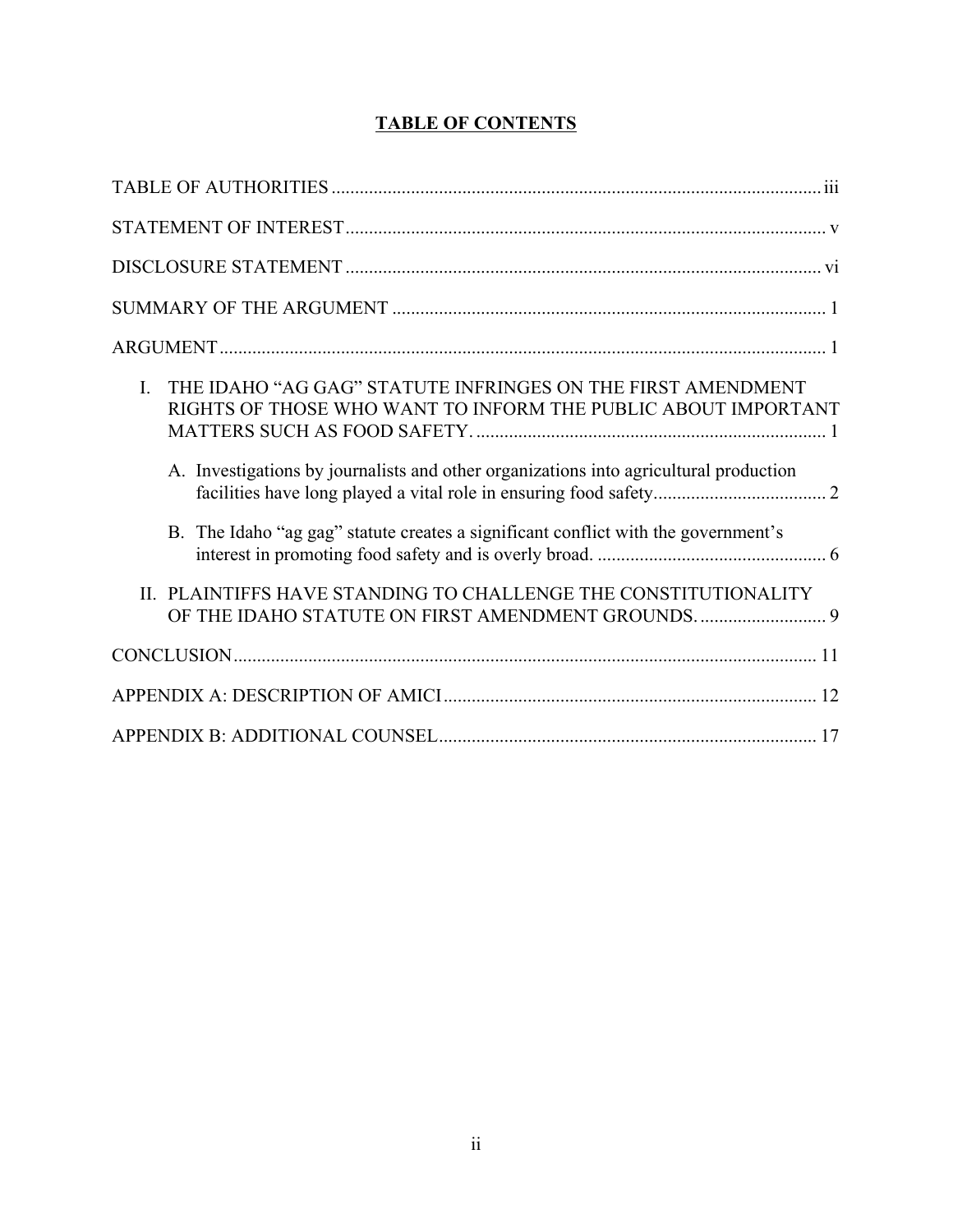# **TABLE OF AUTHORITIES**

| ۰ |
|---|
|---|

| <b>Statutes</b>                                                                                                                                                                  |
|----------------------------------------------------------------------------------------------------------------------------------------------------------------------------------|
|                                                                                                                                                                                  |
|                                                                                                                                                                                  |
| <b>Other Authorities</b>                                                                                                                                                         |
|                                                                                                                                                                                  |
| 2001 - Investigative Reporting, The Pulitzer Prizes, www.pulitzer.org/archives/6487 3                                                                                            |
| 2010 – Explanatory Reporting, The Pulitzer Prizes, http://www.pulitzer.org/archives/8819 3                                                                                       |
| Continuing Problems in USDA's Enforcement of the Humane Methods of Slaughter Act: Hearing<br>Before the Subcomm. on Domestic Policy of the H. Comm. on Oversight & Gov't Reform, |
| David Brown, USDA Orders Largest Meat Recall in U.S. History, Wash. Post, Feb. 18, 2008,                                                                                         |
| Food Safety, in Agriculture Fact Book, USDA (2001–2002),                                                                                                                         |
| James Diedrick, The Jungle, Encyclopedia of Chicago (Janice L. Reiff, Ann Durkin Keating, &<br>James R. Grossman, eds. 2005), available at                                       |
| James O'Shea, Raking the Muck, Chi. Trib., May 21, 2006, available at http://bit.ly/18TwTjR2                                                                                     |
| Nicolas Cornell, Note, Overbreadth and Listeners' Rights, 123 Harv. L. Rev. 1749 (2010)  9                                                                                       |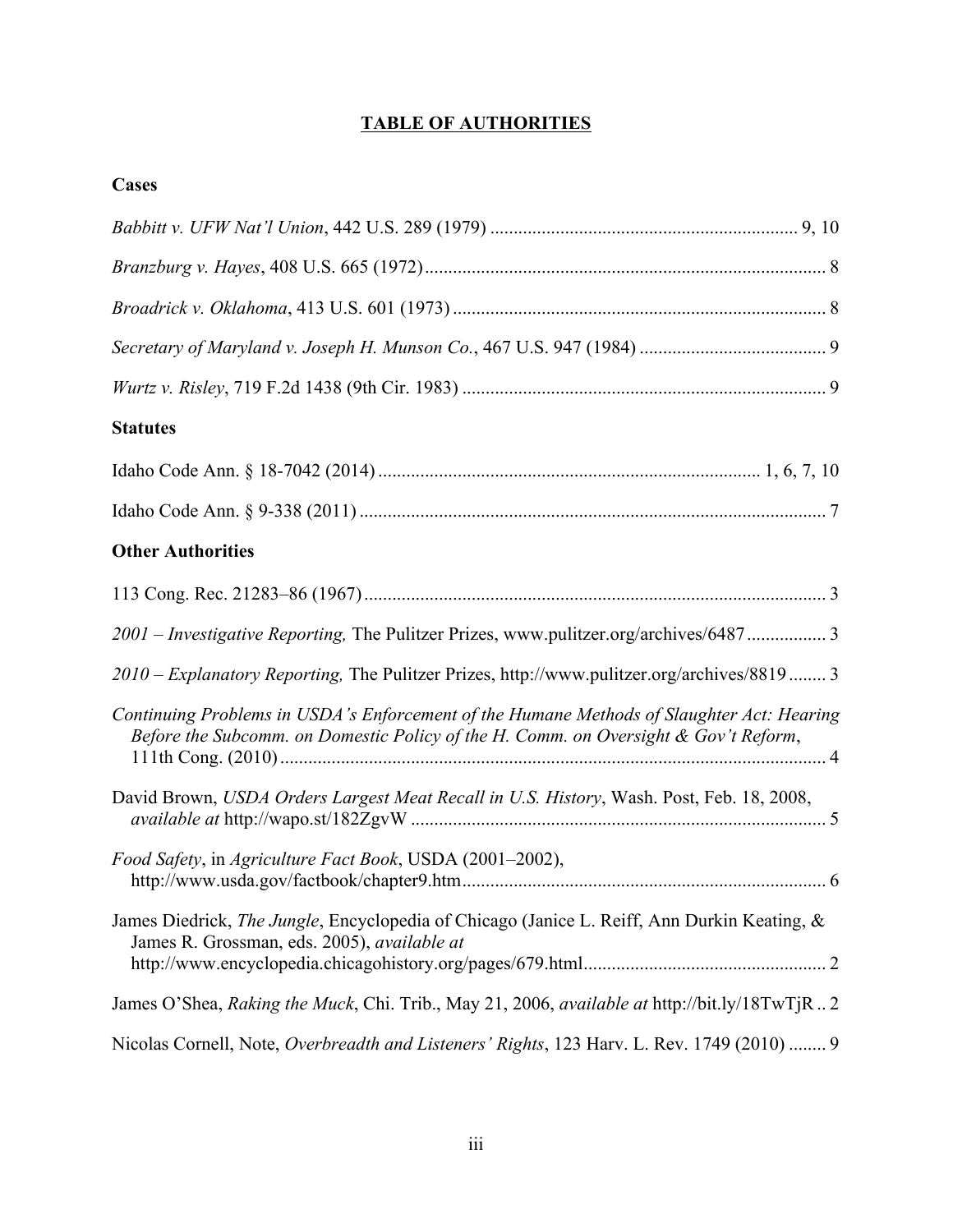| Press Release, Statement by Secretary of Agriculture Ed Schafer Regarding Animal Cruelty<br>Charges Filed Against Employees at Hallmark/Westland Meat Packing Company (Feb. 15,  |  |
|----------------------------------------------------------------------------------------------------------------------------------------------------------------------------------|--|
| Press Release, Statement by Secretary of Agriculture Ed Schafer Regarding Hallmark/Westland<br>Meat Packing Company Two Year Product Recall, USDA (Feb. 17, 2008),               |  |
| <i>The 2008 Pulitzer Prize Winners: Investigative Reporting, The Pulitzer Prizes,</i>                                                                                            |  |
| Wallace F. Janssen, <i>The Story of the Laws Behind the Labels</i> , Food and Drug Admin.,<br>http://www.fda.gov/AboutFDA/WhatWeDo/History/Overviews/ucm056044.htm (last updated |  |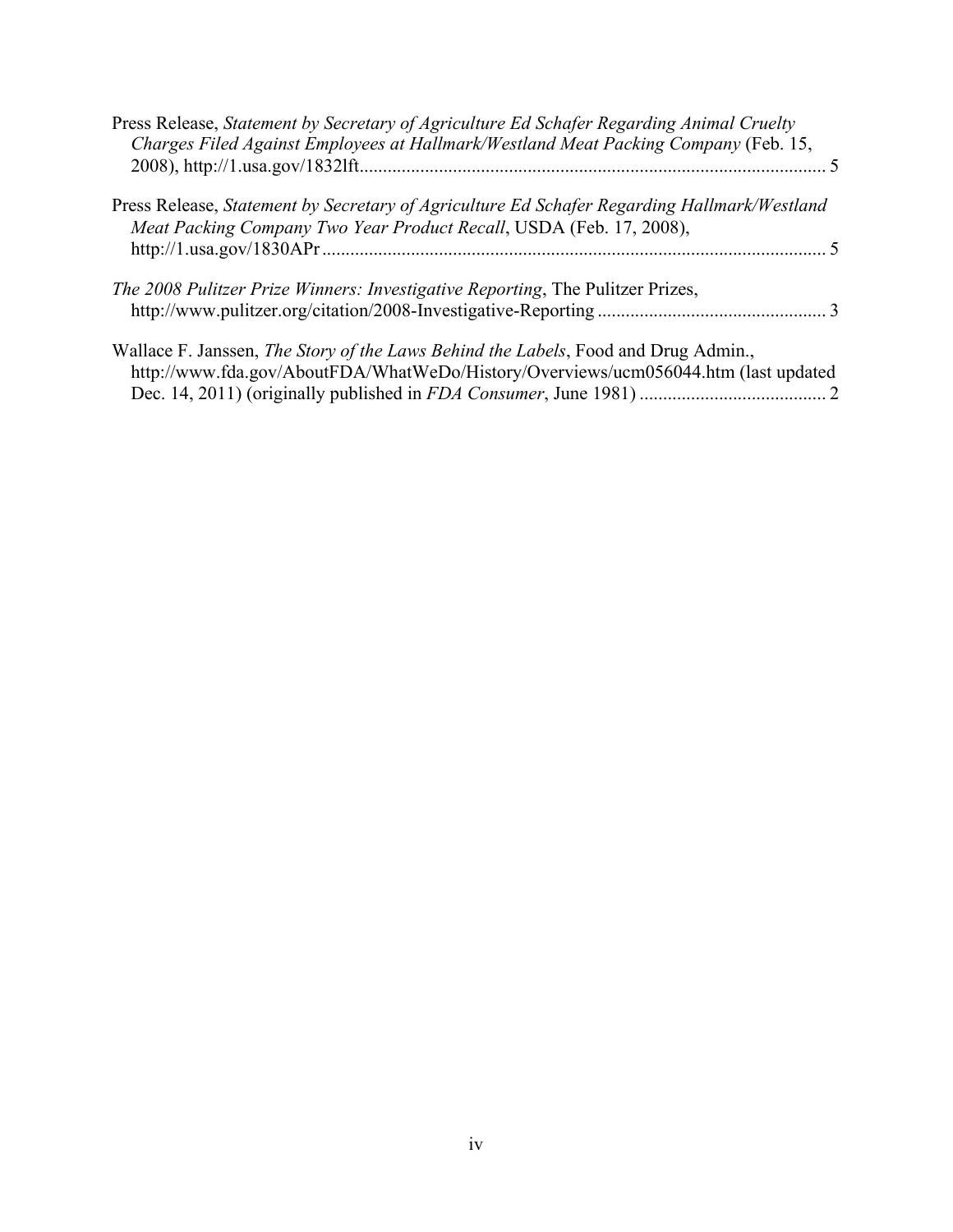### **STATEMENT OF INTEREST**

The Reporters Committee for Freedom of the Press and 15 additional *amici* listed below, through undersigned counsel, respectfully submit this brief as *amici curiae* in support of **Plaintiffs** 

Media organizations have an interest in ensuring that reliable resources are available to them so that they may gather the news in a way that benefits the public and serves as a watchdog on the meat-processing industry.

In addition to the Reporters Committee, the *amicus* parties are: Association of Alternative Newsmedia, The Association of American Publishers, Inc., The E.W. Scripps Company, First Amendment Coalition, Gannett Co., Inc., The Idaho Statesman, Investigative Reporting Workshop at American University, National Press Photographers Association, National Public Radio, Inc., North Jersey Media Group Inc., Online News Association, Radio Television Digital News Association, The Seattle Times Company, Society of Professional Journalists, Student Press Law Center. Each is described more fully in Appendix A.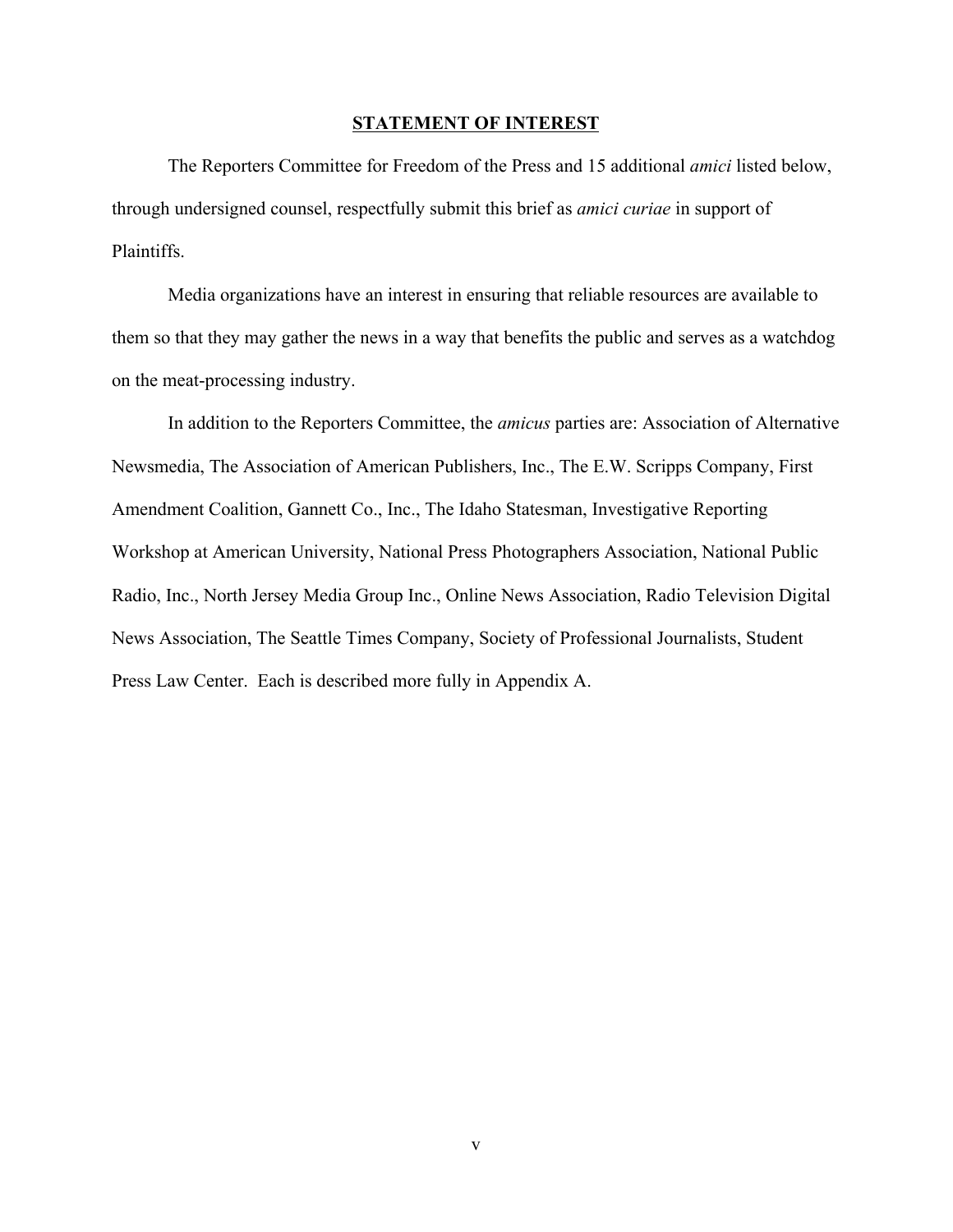### **DISCLOSURE STATEMENT**

The Reporters Committee for Freedom of the Press is an unincorporated association of reporters and editors with no parent corporation and no stock.

Association of Alternative Newsmedia has no parent corporation and does not issue any stock.

The Association of American Publishers, Inc. is a nonprofit organization that has no parent and issues no stock.

The E.W. Scripps Company is a publicly traded company with no parent company. No individual stockholder owns more than 10% of its stock.

First Amendment Coalition is a nonprofit organization with no parent company. It issues no stock and does not own any of the party's or amicus' stock.

Gannett Co., Inc. is a publicly traded company and has no affiliates or subsidiaries that are publicly owned. No publicly held company holds 10% or more of its stock.

The Idaho Statesman Publishing, LLC (The Idaho Statesman) is owned by the member The McClatchy Company which has no parent corporation but is publicly traded on the NYSE under the ticker symbol MNI. Contrarius Investment Management Limited owns 10% or more of the stock of The McClatchy Company.

The Investigative Reporting Workshop is a privately funded, nonprofit news organization affiliated with the American University School of Communication in Washington. It issues no stock.

National Press Photographers Association is a  $501(c)(6)$  nonprofit organization with no parent company. It issues no stock and does not own any of the party's or amicus' stock.

vi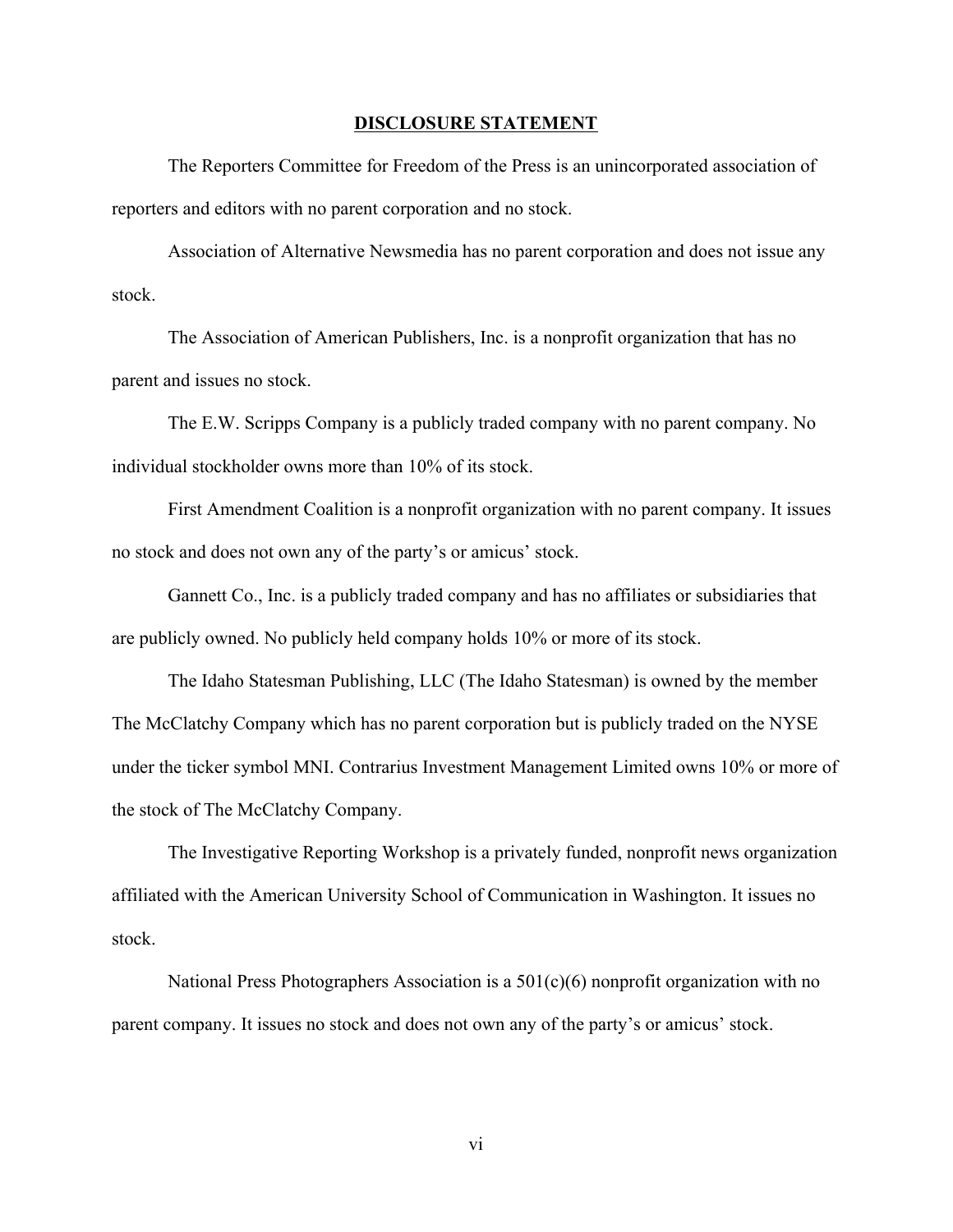National Public Radio, Inc. is a privately supported, not-for-profit membership organization that has no parent company and issues no stock.

North Jersey Media Group Inc. is a privately held company owned solely by Macromedia Incorporated, also a privately held company.

Online News Association is a not-for-profit organization. It has no parent corporation, and no publicly traded corporation owns 10% or more of its stock.

Radio Television Digital News Association is a nonprofit organization that has no parent company and issues no stock.

The Seattle Times Company: The McClatchy Company owns 49.5% of the voting common stock and 70.6% of the nonvoting common stock of The Seattle Times Company.

Society of Professional Journalists is a non-stock corporation with no parent company.

Student Press Law Center is a  $501(c)(3)$  not-for-profit corporation that has no parent and issues no stock.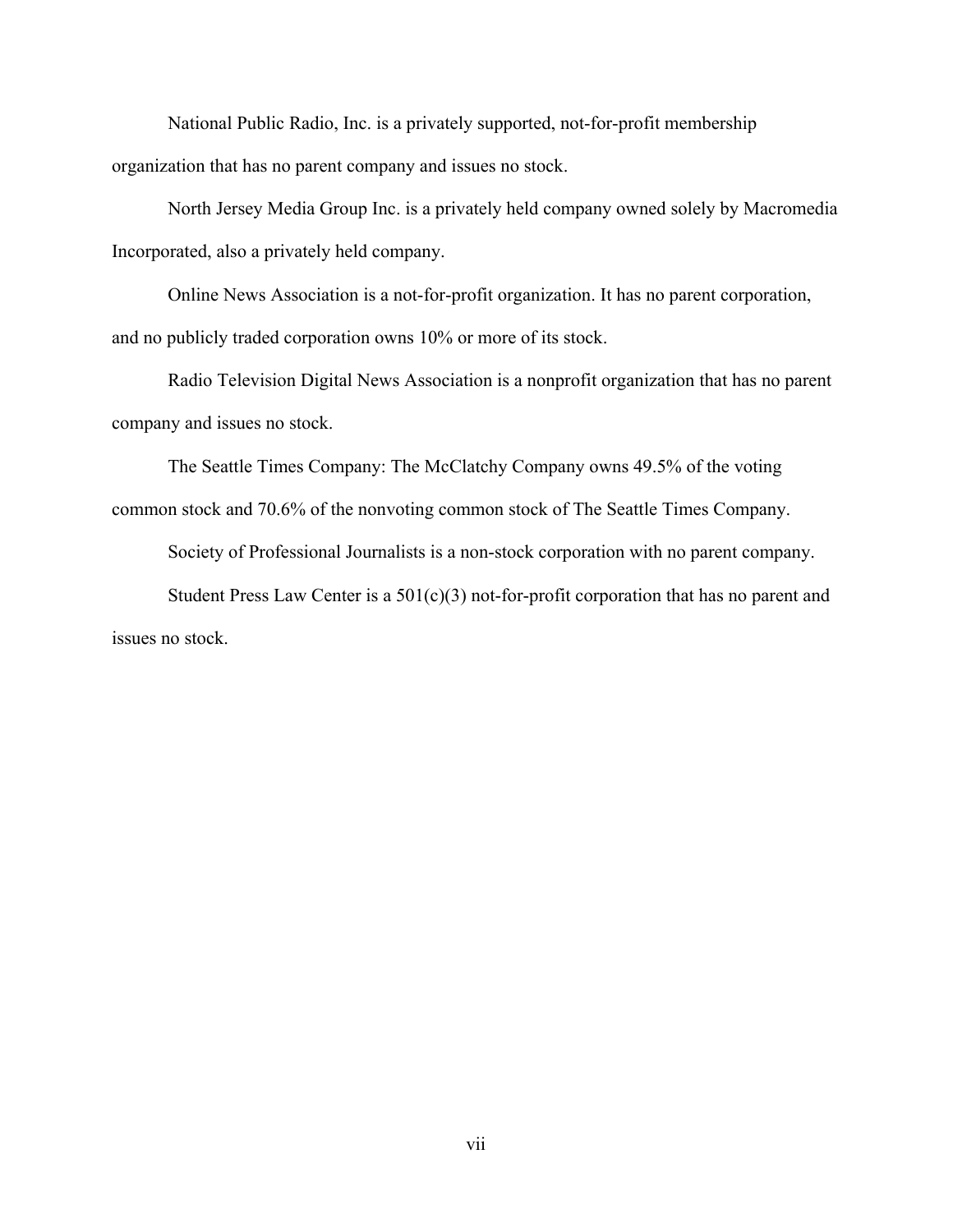### **SUMMARY OF THE ARGUMENT**

By criminalizing audio and video recording at agricultural production facilities, the Idaho "ag gag" statute weakens food safety guarantees at the same time it stifles free speech. Journalists and organizations that conduct investigations into meat-processing facilities have long been credited with advancing the safety of the meat the public consumes. Federal inspection has drastically improved the safety of the meat in the past century, but problems within the inspection system leave a gap in food safety that journalists and animal rights organizations have filled. While no journalist has the right to trespass on private property, the overbreadth of the Idaho statute poses a substantial risk of criminalizing lawful – and constitutionally protected – newsgathering activity. Finally, Plaintiffs have standing to challenge the constitutionality of the Idaho statute as courts have long recognized a more flexible standing requirement in First Amendment cases.

### **ARGUMENT**

## **I. THE IDAHO "AG GAG" STATUTE INFRINGES ON THE FIRST AMENDMENT RIGHTS OF THOSE WHO WANT TO INFORM THE PUBLIC ABOUT IMPORTANT MATTERS SUCH AS FOOD SAFETY.**

Idaho already has laws that deal with trespass and fraud. The new law imposing penalties for agricultural production "interference," Idaho Code Ann. § 18-7042 (2014), makes certain acts *more* illegal and criminalizes other arguably legitimate information-gathering activities simply because they involve recording images and sounds on the property. The intention is obviously to stop activists who wish to record animal abuse or other improprieties in the food production industry. As a result, those who seek to inform the public about abuses are more likely to be prosecuted simply because they sought to document the actions they are revealing. Because unsubstantiated allegations can lead to libel suits and charges of interference with business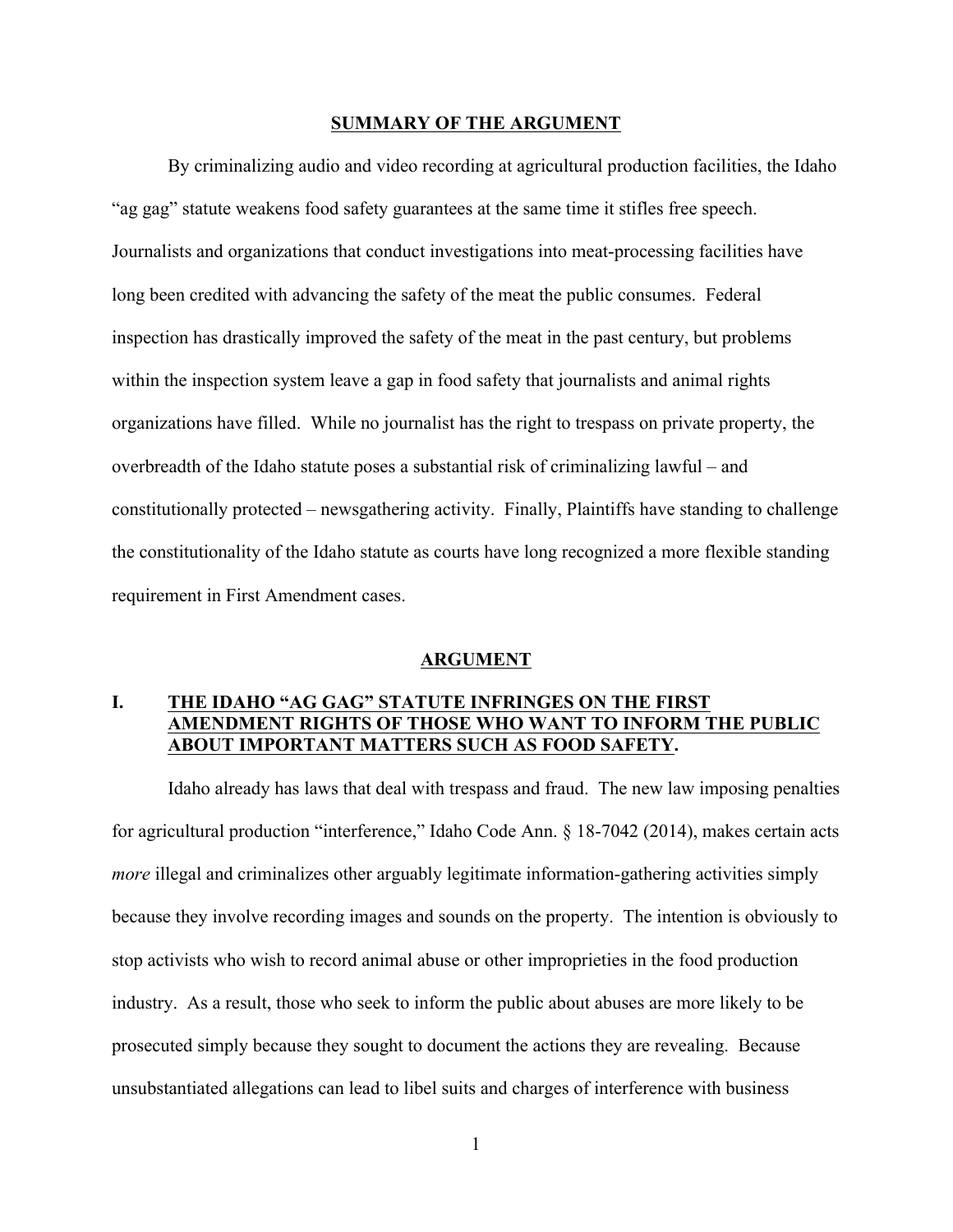operations, it seems particularly disconcerting that the state would seek to criminalize the act of gathering documentary evidence of a violation. The whistleblowers who come forward with information about abuses play an important role in a civil society, and the journalists rely on their information – including their documentation of that information through audio and video recordings – to help the public hold the companies and government regulators accountable as they undertake actions that affect the safety of the food we eat.

### **A. Investigations by journalists and other organizations into agricultural production facilities have long played a vital role in ensuring food safety.**

The watchdog role of the press in protecting the public's interest in a safe food supply and the conditions under which that food is produced has a long and time-honored history. In many respects, investigative journalism was born out of Upton Sinclair's infamous 1906 exposé on Chicago's slaughterhouses, *The Jungle*, and his contemporaries' works. *See* James O'Shea, *Raking the Muck*, Chi. Trib., May 21, 2006, *available at* http://bit.ly/18TwTjR. Although his novel is centered around a fictitious Lithuanian immigrant, Sinclair conducted extensive research, interviewing health inspectors and workers and going undercover into the meatpacking facilities to witness the unsanitary conditions firsthand. James Diedrick, *The Jungle*, Encyclopedia of Chicago (Janice L. Reiff, Ann Durkin Keating, & James R. Grossman, eds. 2005), *available at* http://www.encyclopedia.chicagohistory.org/pages/679.html. Sinclair's work is credited with aiding passage of the Pure Food and Drug Act and Meat Inspection Act, both enacted in 1906, which instituted vigorous reforms in the meatpacking industry. *Id.*; *see also* Wallace F. Janssen, *The Story of the Laws Behind the Labels*, Food and Drug Admin., http://www.fda.gov/AboutFDA/WhatWeDo/History/Overviews/ucm056044.htm (last updated Dec. 14, 2011) (originally published in *FDA Consumer*, June 1981) ("A single chapter in Upton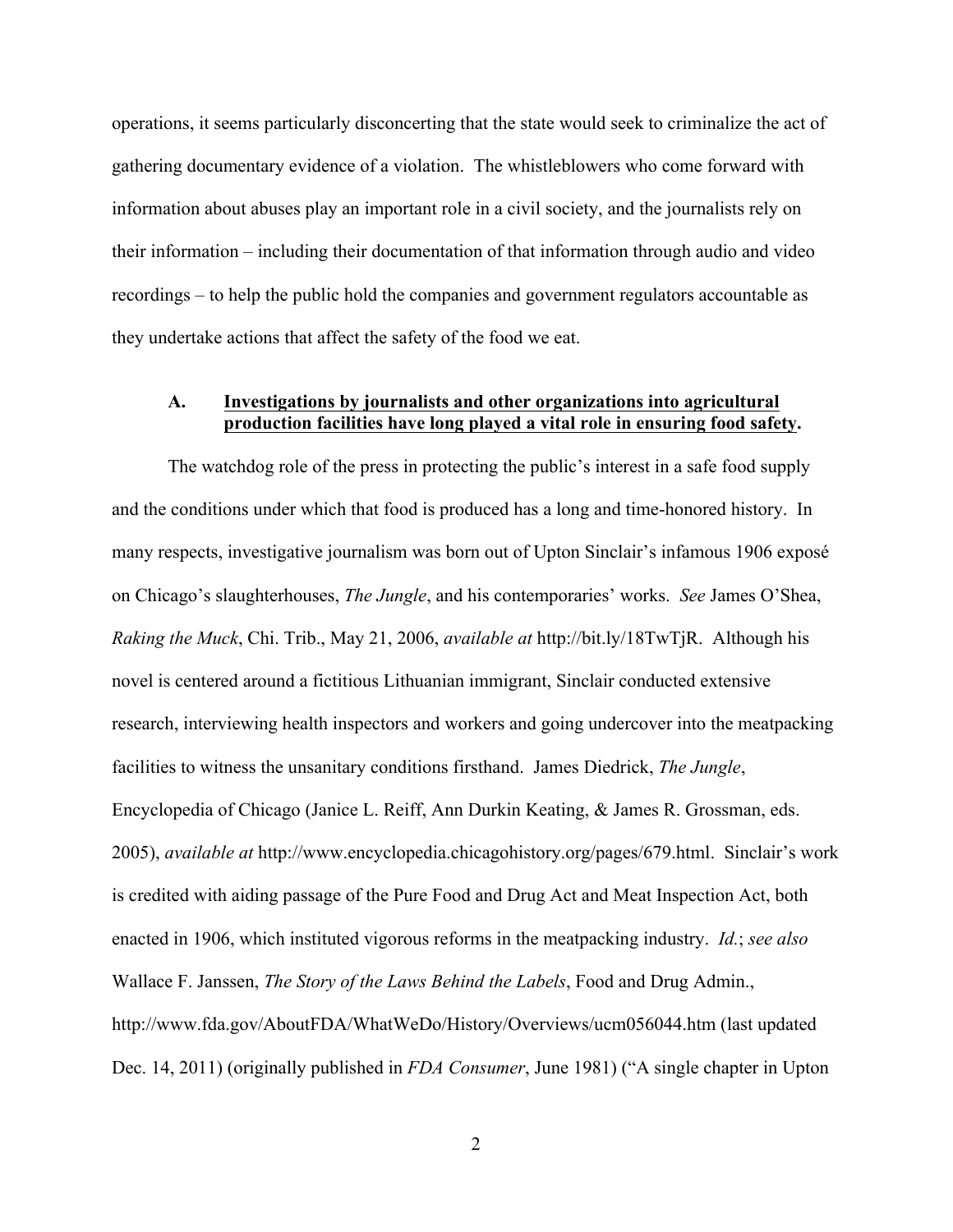Sinclair's novel, *The Jungle*, precipitated legislation expanding federal meat regulation to provide continuous inspection of all red meats for interstate distribution, a far more rigorous type of control than that provided by the pure food bill.")

The spirit of reform that followed publication of *The Jungle* has repeated itself numerous times in the century that followed. In the late 1960s, Nick Kotz, reporter for the *Minneapolis Tribune*, wrote a series of stories revealing widespread unsanitary conditions in the country's meatpacking plants. 113 Cong. Rec. 21283–86 (1967). His investigative reporting contributed to the passage of the Meat Inspection Act of 1967, which extended the reach of federal regulation to cover not only meat that crossed state borders but all slaughterhouses and meatprocessing facilities in the United States. *Id.* at 21283. During a congressional session leading to the passage of the Act, Sen. Walter Mondale thanked Kotz for bringing the issue to Congress's attention, saying "the press must take a major share of the credit for action in this area." *Id.*

Kotz won a Pulitzer Prize for his reporting, as did Michael Moss of the *New York Times* in 2010 for calling into question the effectiveness of injecting ammonia into beef to remove E. coli. *See 2010 – Explanatory Reporting*, The Pulitzer Prizes, http://www.pulitzer.org/ archives/8819. Numerous others – such as David Willman with the *Los Angeles Times*, who reported on the missteps of the Food and Drug Administration in approving the diabetes pill Rezulin – have won Pulitzer Prizes for their investigative reporting on consumer safety and federal regulatory oversight. *See 2001 – Investigative Reporting,* The Pulitzer Prizes, www.pulitzer.org/archives/6487; *The 2008 Pulitzer Prize Winners: Investigative Reporting*, The Pulitzer Prizes, http://www.pulitzer.org/citation/2008-Investigative-Reporting (awarding the prize to the *Chicago Tribune* staff for reporting on "faulty governmental regulation of toys, car seats and cribs, resulting in the extensive recall of hazardous products and congressional action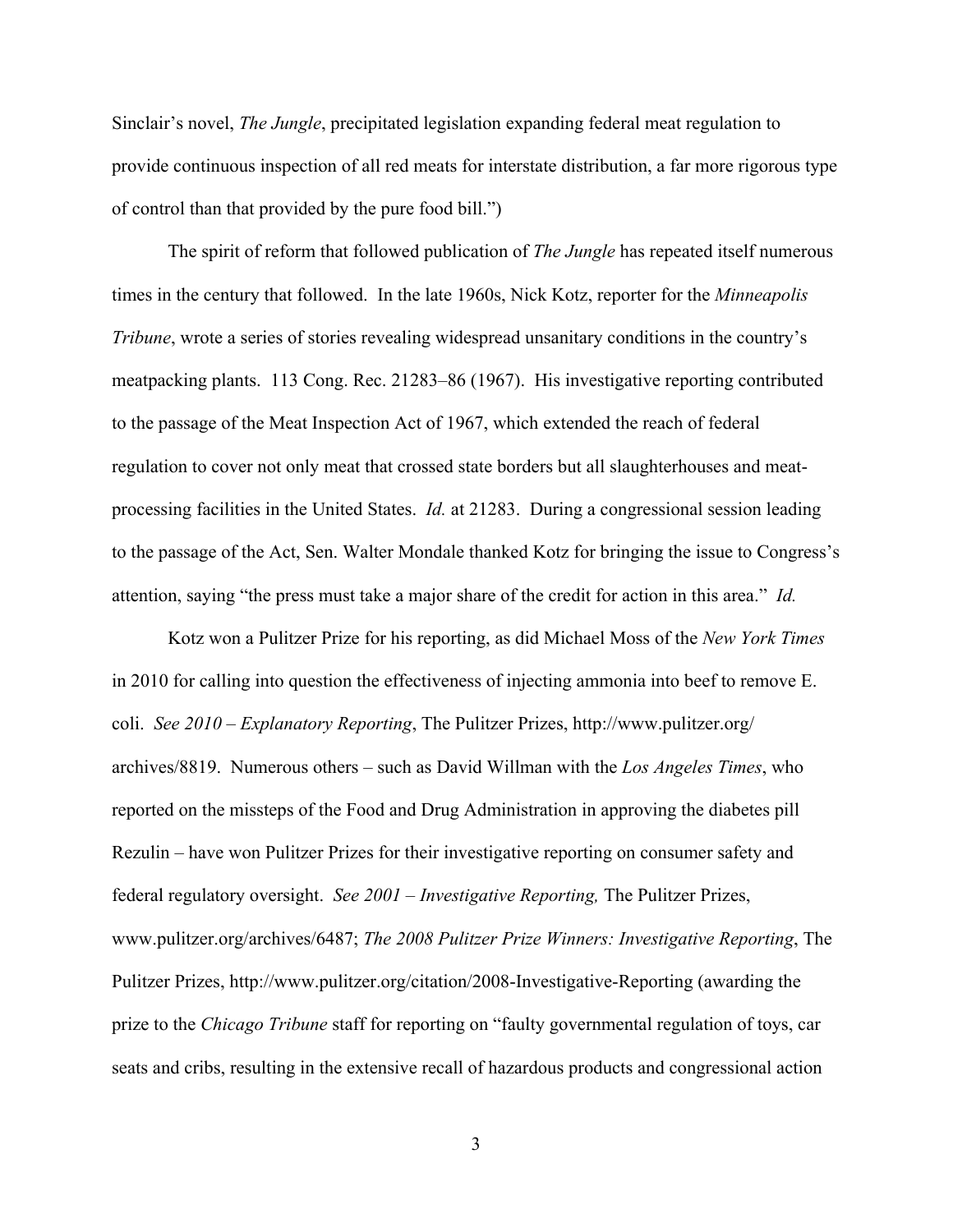to tighten supervision" and *New York Times* reporters "for their stories on toxic ingredients in medicine and other everyday products imported from China, leading to crackdowns by American and Chinese officials").

The government's inspection system itself is often flawed, which makes independent observation and verification even more important. At times inspection teams are short staffed, and inspectors can be undermined by their supervisors or choose to turn a blind eye to problems. *See generally Continuing Problems in USDA's Enforcement of the Humane Methods of Slaughter Act: Hearing Before the Subcomm. on Domestic Policy of the H. Comm. on Oversight & Gov't Reform*, 111th Cong. (2010). USDA inspector Dean Wyatt repeatedly reported abuses in a Vermont facility he observed, and rather than taking action against the plant, his supervisors demoted and reprimanded him. *Id.* at 38-39. They told him "to drastically reduce the amount of time [he] spent on humane handling enforcement because [he] was finding too many problems." *Id.* at 38. It was not until the Humane Society of the United States (HSUS) conducted an undercover investigation of the very plant Wyatt complained about that the USDA finally ordered a criminal investigation and shut down the plant. *Id.* at 46, 51 (statement of Dr. Dean Wyatt, FSIS Supervisory Public Health Veterinarian). Wyatt said the HSUS footage showed even more egregious violations than he was aware of and even captured one of his own subordinates, a federal investigator, standing by while plant workers skinned a calf while it was still alive, in violation of the Humane Methods of Slaughter Act. *Id.* The video shows the investigator saying, "If Doc [Wyatt] knew about this, he would shut you down." *Id.*

The video from Vermont was not the first time HSUS succeeded in exposing abuses in meat-processing plants. HSUS released a video in 2008 from the Hallmark Meat Packing plant in California, showing workers use electric shocks, high-intensity water sprays, and forklifts to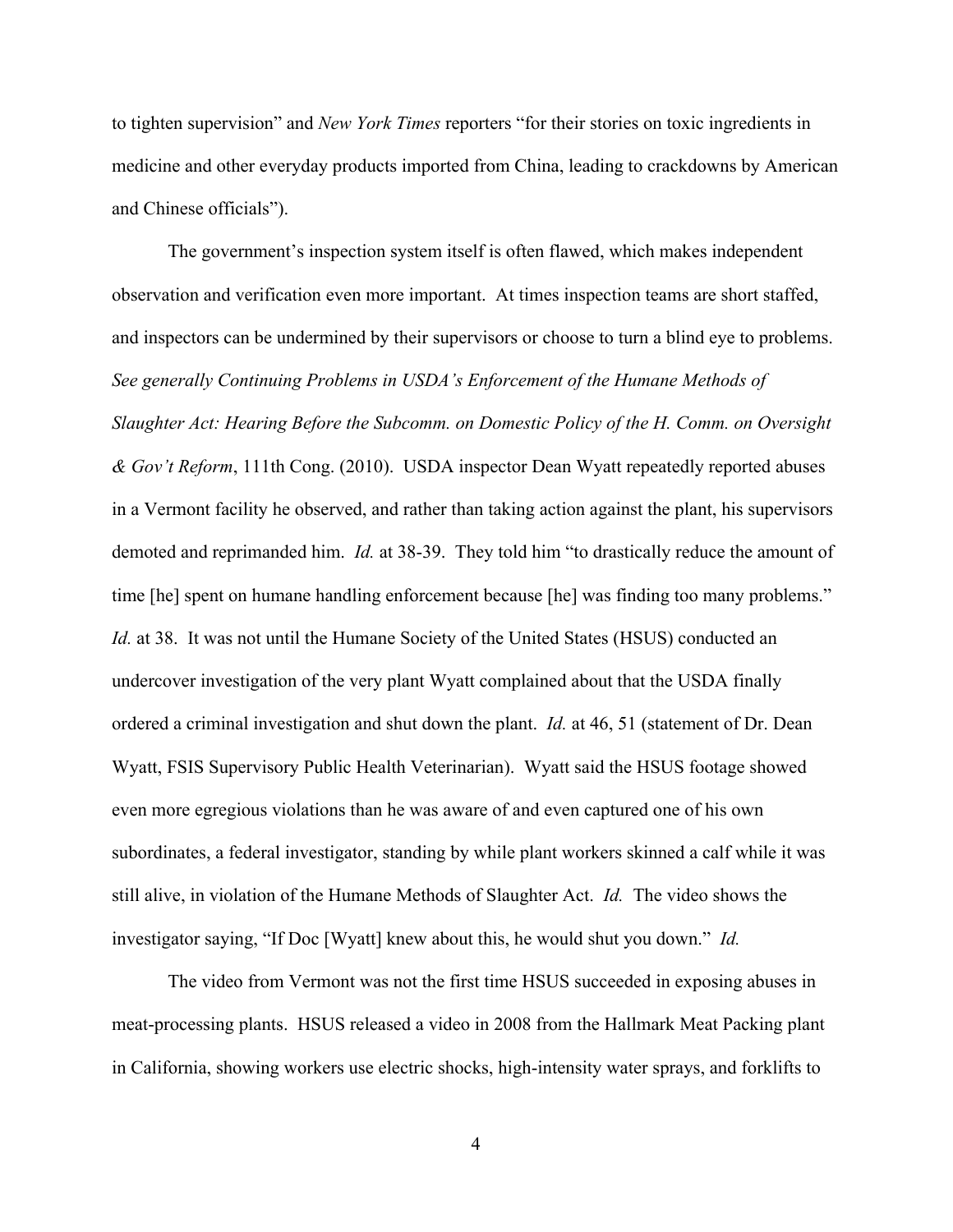push cows that were too sick to stand on their own. David Brown, *USDA Orders Largest Meat Recall in U.S. History*, Wash. Post, Feb. 18, 2008, *available at* http://wapo.st/182ZgvW. The USDA prohibits the slaughter of animals that cannot walk in part because of concerns the cow might be infected with bovine spongiform encephalopathy, commonly known as "mad cow disease," which could spread to humans who consume the meat. *Id.*; Press Release, *Statement by Secretary of Agriculture Ed Schafer Regarding Hallmark/Westland Meat Packing Company Two Year Product Recall*, USDA (Feb. 17, 2008), http://1.usa.gov/1830APr. As a result of the HSUS video, 143 million pounds of beef were recalled – a full two years' worth of production from the plant, which was the largest meat recall in U.S. history. Brown, *supra*. Additionally, the USDA suspended production at the plant, and felony animal cruelty charges were brought against two employees. Press Release, *Statement by Secretary of Agriculture Ed Schafer Regarding Animal Cruelty Charges Filed Against Employees at Hallmark/Westland Meat Packing Company* (Feb. 15, 2008), http://1.usa.gov/1832lft.

The Supreme Court has found that where there is a willing speaker, the public has a heightened and independent First Amendment right to receive that information. "[W]here a speaker exists, as is the case here, the protection afforded is to the communication, to its source and to its recipients both." *Va. State Bd. of Pharmacy v. Va. Citizens Consumer Council, Inc.*, 425 U.S. 748, 756 (1976). *Virginia Pharmacy* explained that this precept was "clear from the decided cases," *id.*, such as *Klendienst v. Mandel*, 408 U.S. 753, 762-63 (1972), where again the Court referred to a broadly accepted right to "receive information and ideas," and *Martin v. City of Struthers*, 319 U.S. 141 (1943), where the Court wrote:

The authors of the First Amendment knew that novel and unconventional ideas might disturb the complacent, but they chose to encourage a freedom which they believed essential if vigorous enlightenment was ever to triumph over slothful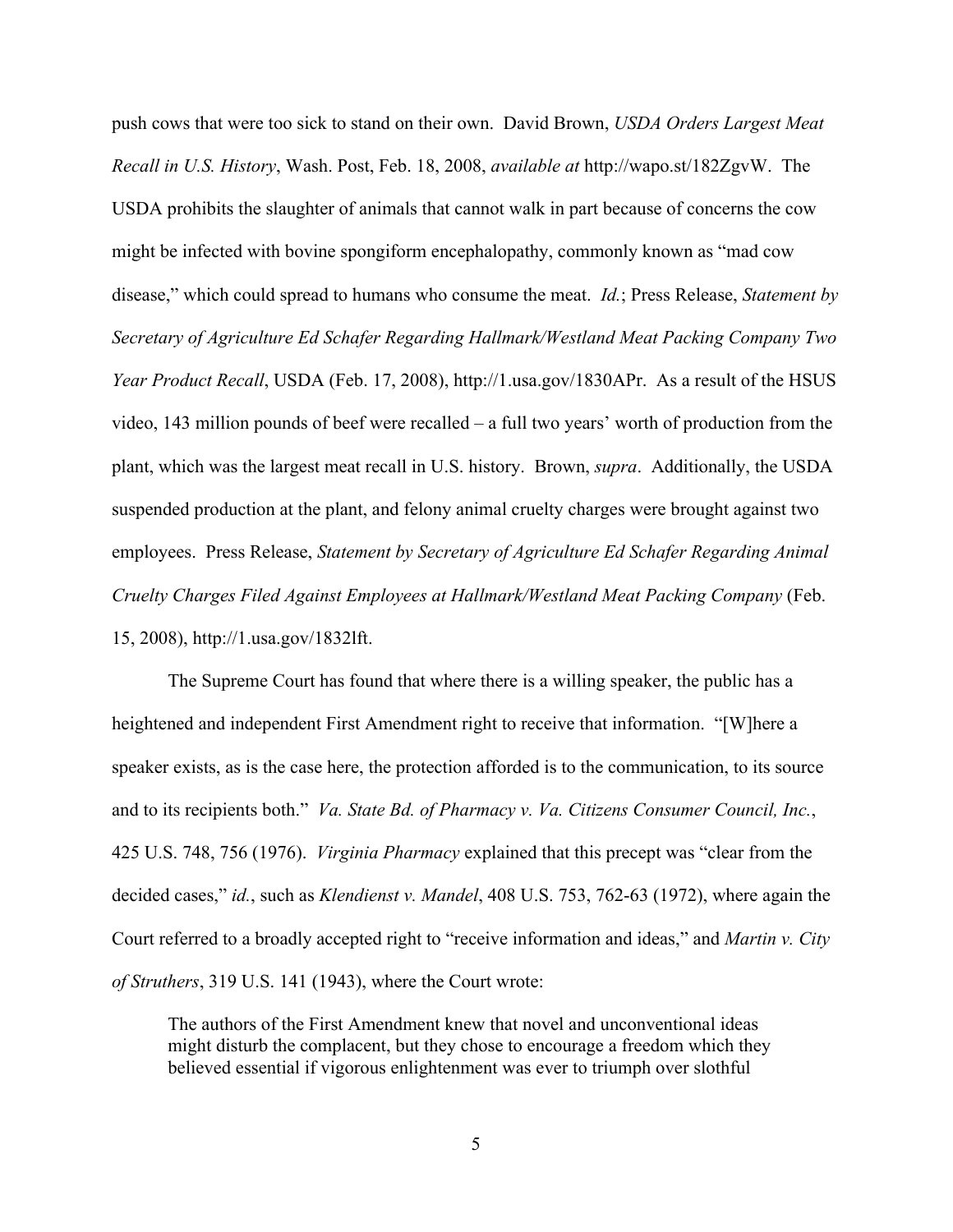ignorance. This freedom embraces the right to distribute literature, and necessarily protects the right to receive it.

319 U.S. at 143 (internal citations omitted). Where petitioners have a constitutionally protected interest in communicating with the public, the public has a corresponding constitutional interest in receiving the communications in order to fully realize its own political freedoms. *See Garrison v. State of La.*, 379 U.S. 64, 74-75 (1964) ("[S]peech concerning public affairs is more than self-expression; it is the essence of self-government.").

Here, plaintiffs' speech can educate the public on a topic of universal importance: the safety of the food they consume. The public cannot themselves monitor every food production facility that their food comes from. They rely on investigative journalists, food safety organizations, federal regulators, and whistleblowers to inform them about the safety of the food they eat. The public has a right to receive information from willing speakers, and that right is at its highest for matters of public concern, like food safety.

## **B. The Idaho "ag gag" statute creates a significant conflict with the government's interest in promoting food safety and is overly broad.**

The interests of the government and investigative journalists are aligned here. The government has a strong interest in ensuring the public can safely consume the food that is placed on their dinner tables, and investigative journalists are responsible for exposing abuses, which can prevent contaminated meat from entering the food supply. The Idaho ag gag statute acts contrary to the state's interest. The state would be better served by extending the leash on the watchdogs, not muzzling them.

Regarding privacy interests, the government has already done the calculation and decided that food safety requires some intrusion into production facilities. Plant operations are highly scrutinized by the federal government, with inspectors regularly visiting the premises, observing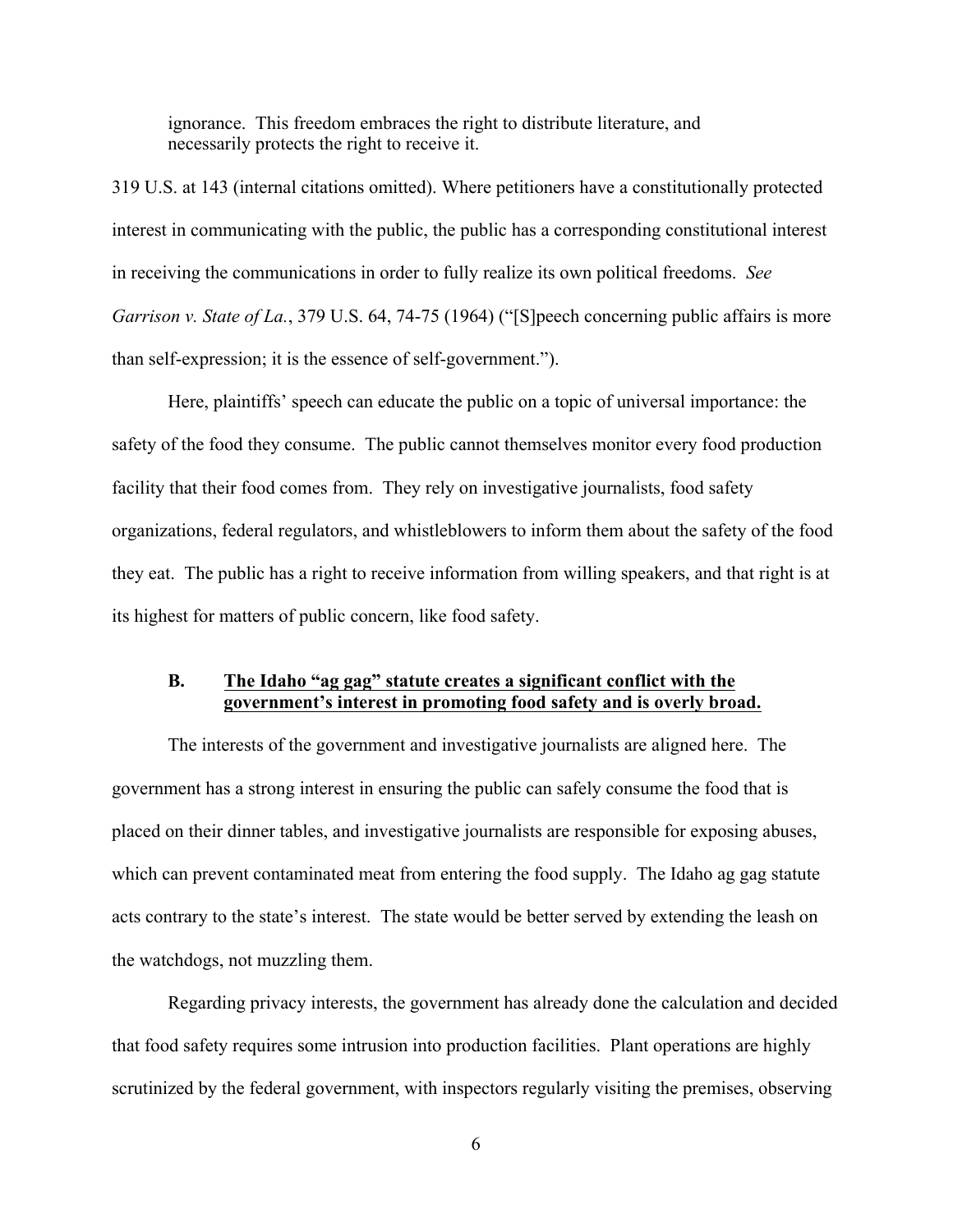operations, testing meat products, and examining livestock. *See Food Safety*, in *Agriculture Fact Book*, USDA (2001–2002), http://www.usda.gov/factbook/chapter9.htm. Clearly, the public interest in a safe food supply outweighs whatever interests food production facilities may have in keeping their operations concealed from public view.

The owners and operators of meat-processing plants are protected by law from activities that are truly designed to interfere with their operations. Trespass, fraud, and other laws are sufficient to address acts by individuals or organizations that overstep legal bounds. But a blanket gag on all video and audio recording on agricultural production facilities is overly broad and unnecessary, and it works against the state interest in obtaining the best evidence of possible abuses.

The Idaho statute is exceedingly broad and criminalizes a number of constitutionally protected newsgathering activities. A plain reading of the statute suggests it criminalizes the recording of crops being sprayed by pesticides, Idaho Code Ann. § 18-7042(2)(a)(iii); empty fields being plowed in preparation for planting,  $\S$  18-7042(2)(a)(ii); an old barn being repaired,  $\S$  $18-7042(2)(a)(i)$ ; and perhaps even a home gardener planting tomatoes in his yard, § 18- $7042(2)(a)(iv)$ . An "[a]gricultural production facility" is essentially defined as any place where "agricultural production" takes place – even public land. § 18-7042(2)(b). "Agricultural production" has an equally broad definition, suggesting this statute controls everything from community gardens,  $\S 18-7042(2)(a)(iv)$ , to packaging factories,  $\S 18-7042(2)(a)(vi)$ , and empty plots of land,  $\S$  18-7042(2)(a)(ii).

The statute prohibits anyone from entering "an agricultural production facility" and making an audio or video recording "without the facility owner's express consent." § 18- 7042(1)(d). There are plenty of scenarios where journalists enter property and record with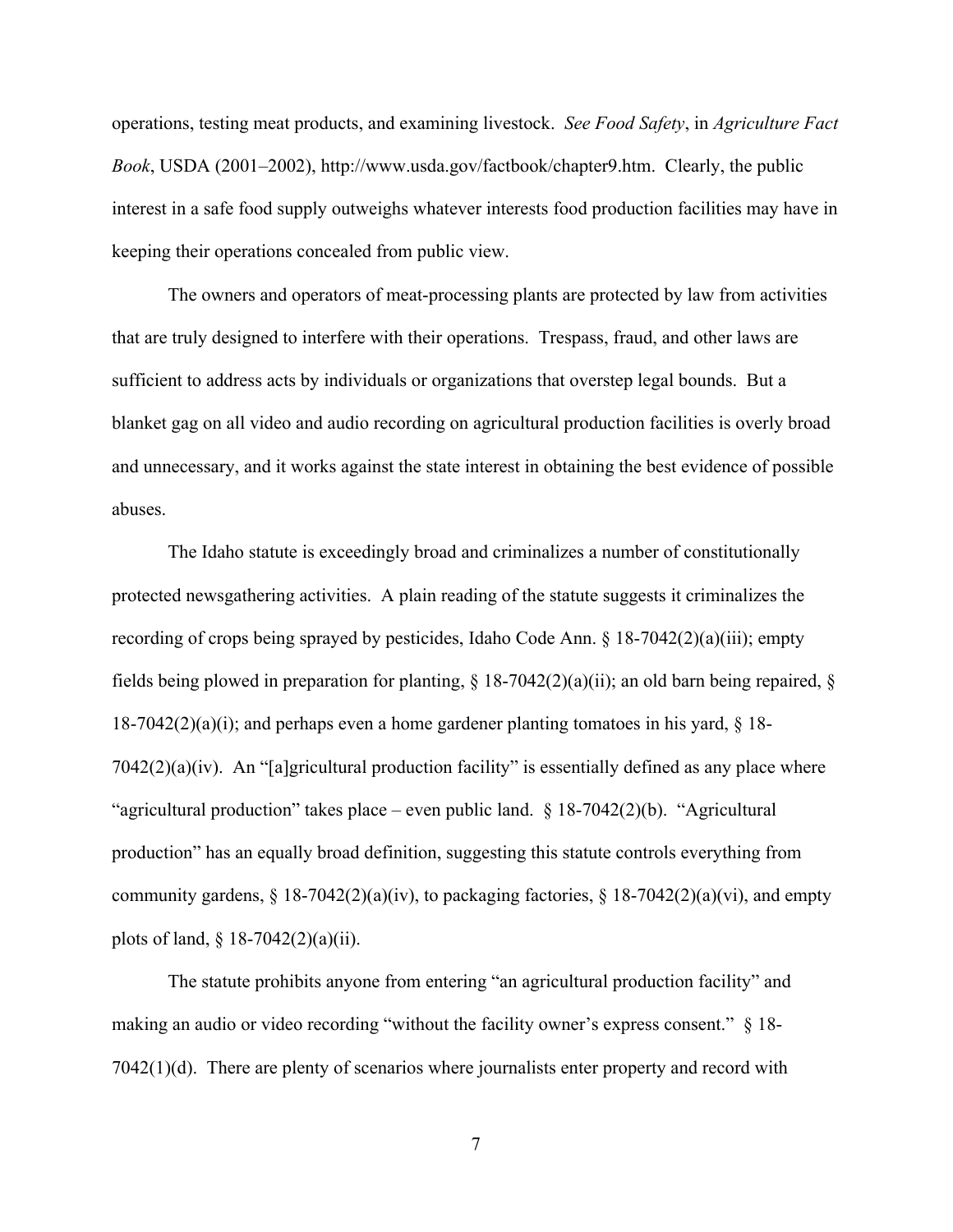implied consent or with the consent of someone who is not the owner, and they should not be criminally penalized for it. Under the Idaho statute, it is a crime for a reporter to record an interview with an employee, perhaps even a manager, of a facility – whether it be a meatprocessing plant, a beekeeping facility, or a plant nursery – because the manager gave consent, but the owner did not. *See id.* Likewise, it is a crime for a news crew to film the owner spreading seeds in an open field while standing on the edge of the land, even if the owner gave implied consent by willingly answering questions after knowing he was being filmed. *See id.*

It is equally of concern that the statute criminalizes "obtain[ing] records of an agricultural production facility by force, threat, misrepresentation or trespass," § 18-7042(1)(b), and the statute includes publicly owned operations in the definition of an "agricultural production facility," § 18-7042(2)(b). This means someone who seeks to obtain public records under the state's freedom of information act could be criminally prosecuted if he misrepresents himself, perhaps by telling an agency he wants to use the information for personal use but then publishes it on his blog. Yet the intent of the requester generally should not matter under Idaho's FOIA statute, and officials are, in fact, prohibited from making any "inquiry" of the requesters except in limited circumstances.<sup>1</sup> Idaho Code Ann. § 9-338(5) (2011). Idaho's ag gag statute, therefore, adds impediments to obtaining public records that are not present in Idaho's FOIA statute.

The ramifications of the Idaho statute are profound. The statute directly impedes the work of journalists and their constitutionally protected activity. In *Branzburg v. Hayes*, the Court recognized that newsgathering is an essential component of a free press and is therefore

 $<sup>1</sup>$  First, if a person is seeking records about himself that are otherwise not publicly available, the</sup> official may verify the person is who he says he is. Idaho Code Ann. § 9-338(5)(a). Second, the official may ensure the information will not be used for a mailing or telephone list. § 9- 338(5)(b). Finally, the official may inquire "as required for purposes of protecting personal information from disclosure" under the state's motor vehicle law and federal law.  $\frac{8}{9}$ -338(5)(c).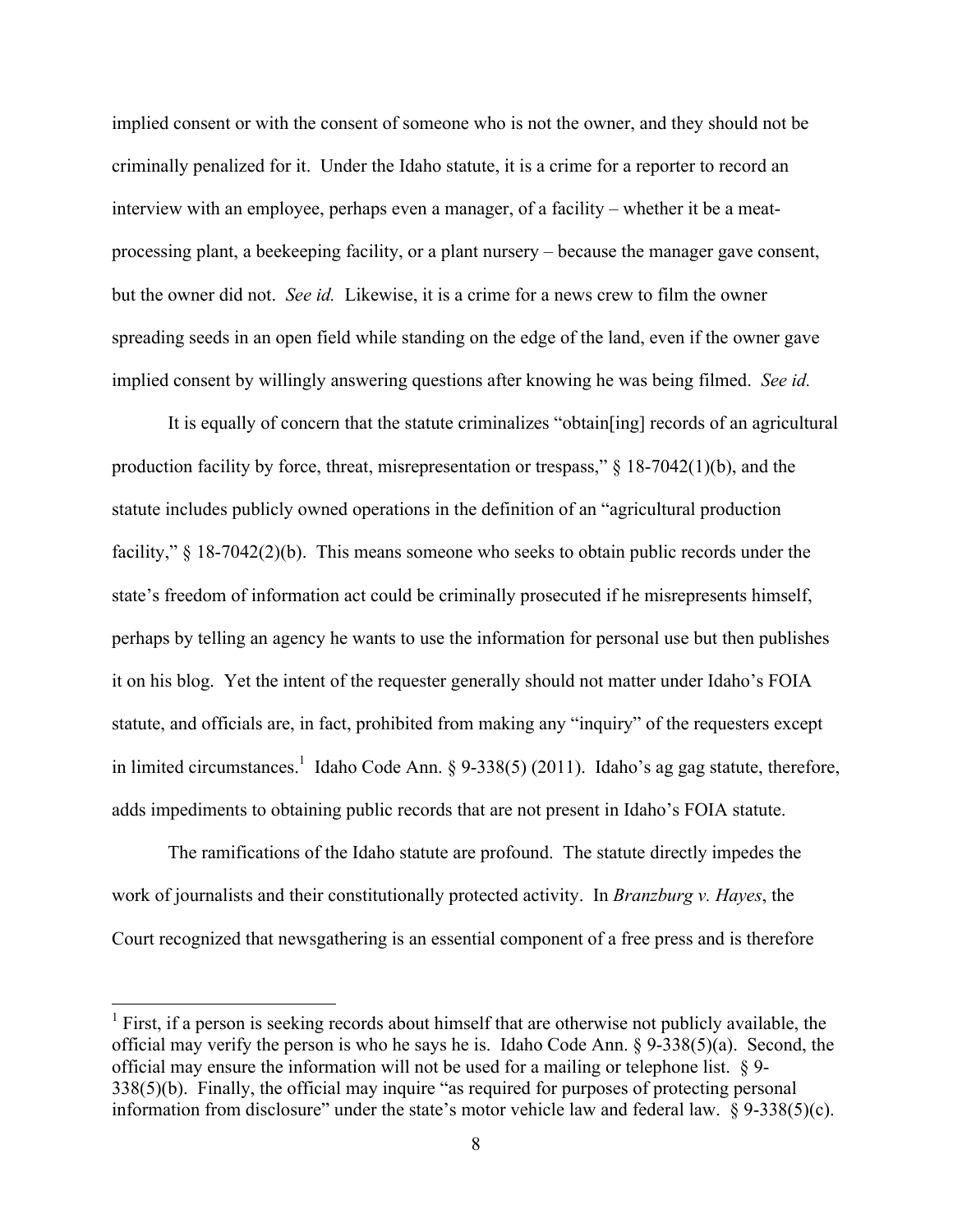awarded First Amendment protection: "We do not question the significance of free speech, press, or assembly to the country's welfare. Nor is it suggested that news gathering does not qualify for First Amendment protection; without some protection for seeking out the news, freedom of the press could be eviscerated." 408 U.S. 665, 681 (1972). By being overly broad and imposing criminal sanctions for lawful newsgathering activities, the Idaho statute violates journalists' First Amendment rights.

Furthermore, the statute is certain to have a chilling effect on future speech. Surely Idaho journalists will hesitate to cover newsworthy events associated with food production for fear that they will be jailed or fined simply for doing their jobs. Scrutiny of agricultural production facilities can only lead to better food safety. Silencing the speech of non-government actors such as journalists with the threat of criminal conviction would leave a federal inspection system that is fraught with its own problems as the lone watchdog over the food the public consumes. A law that restricts expressive activity while at the same time jeopardizing food safety is repugnant to public policy on both grounds.

# **II. PLAINTIFFS HAVE STANDING TO CHALLENGE THE CONSTITUTIONALITY OF THE IDAHO STATUTE ON FIRST AMENDMENT GROUNDS.**

The U.S. Supreme Court has long recognized that flexible standing rules apply when a party seeks to challenge a statute on First Amendment grounds. *See Broadrick v. Oklahoma*, 413 U.S. 601, 611-12 (1973). Because the First Amendment requires "breathing space," the Supreme Court has held that litigants can sue "not because their own rights of free expression are violated, but because of a judicial prediction or assumption that the statute's very existence may cause others not before the court to refrain from constitutionally protected speech or expression." *Wurtz v. Risley*, 719 F.2d 1438, 1440 (9th Cir. 1983) (citing *Broadrick*, 413 U.S. at 612); *see*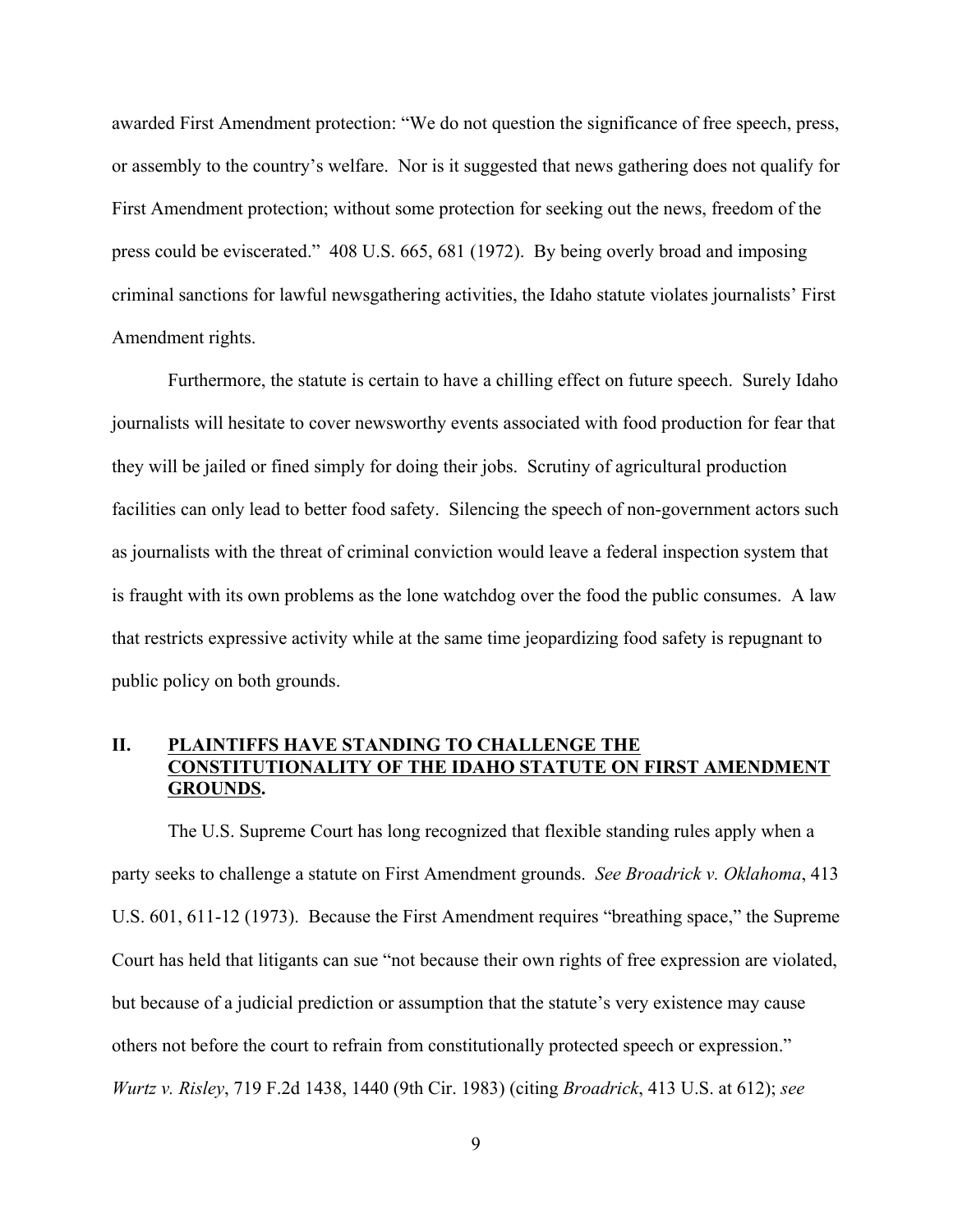*also* Nicolas Cornell, Note, *Overbreadth and Listeners' Rights*, 123 Harv. L. Rev. 1749 (2010) ("Insofar as the First Amendment protects a general right of the citizenry to open and undistorted discourse, such a right is an appropriate basis for standing."). Flexible rules on standing are especially important when the plaintiff faces the threat of criminal prosecution for engaging in speech and "should not be required to await and undergo a criminal prosecution as the sole means of seeking relief." *See Babbitt v. UFW Nat'l Union*, 442 U.S. 289, 298 (1979).

The Supreme Court in *Secretary of Maryland v. Joseph H. Munson Co.* explained the rationale for broad standing in First Amendment cases by noting that "[s]ociety as a whole [is] the loser" when individuals curtail their speech or expression for fear of violating a statute. 467 U.S. 947, 956 (1984). When First Amendment interests are at stake, a court's traditional interest in judicial economy and avoidance of premature interpretation of a statute is outweighed by society's interest in challenging a statute that has the potential to chill speech. *Id.* at 955-56. Therefore, any party who can show injury-in-fact to satisfy the Constitution's Article III "case or controversy" requirement and who can properly frame the issues has standing to bring a facial First Amendment challenge. *Id.* at 956, 958.

Here, all the plaintiffs should have standing to challenge the Idaho statute on First Amendment grounds, but *amici* are particularly concerned with the issue of the standing of the journalist parties. Plaintiffs Counterpunch, Will Potter, James McWilliams, and Blair Koch are journalists and authors whose work is impaired by the Idaho statute. *See* Compl. ¶¶ 35, 37, 38, 40. It is easy to imagine scenarios where journalists could unwittingly violate Idaho's ag gag statute and be held criminally liable for engaging in traditional newsgathering activities. For example, a journalist could be accused of obtaining records by misrepresentation if the journalist stated one purpose when obtaining the records and then wrote a different, unfavorable story after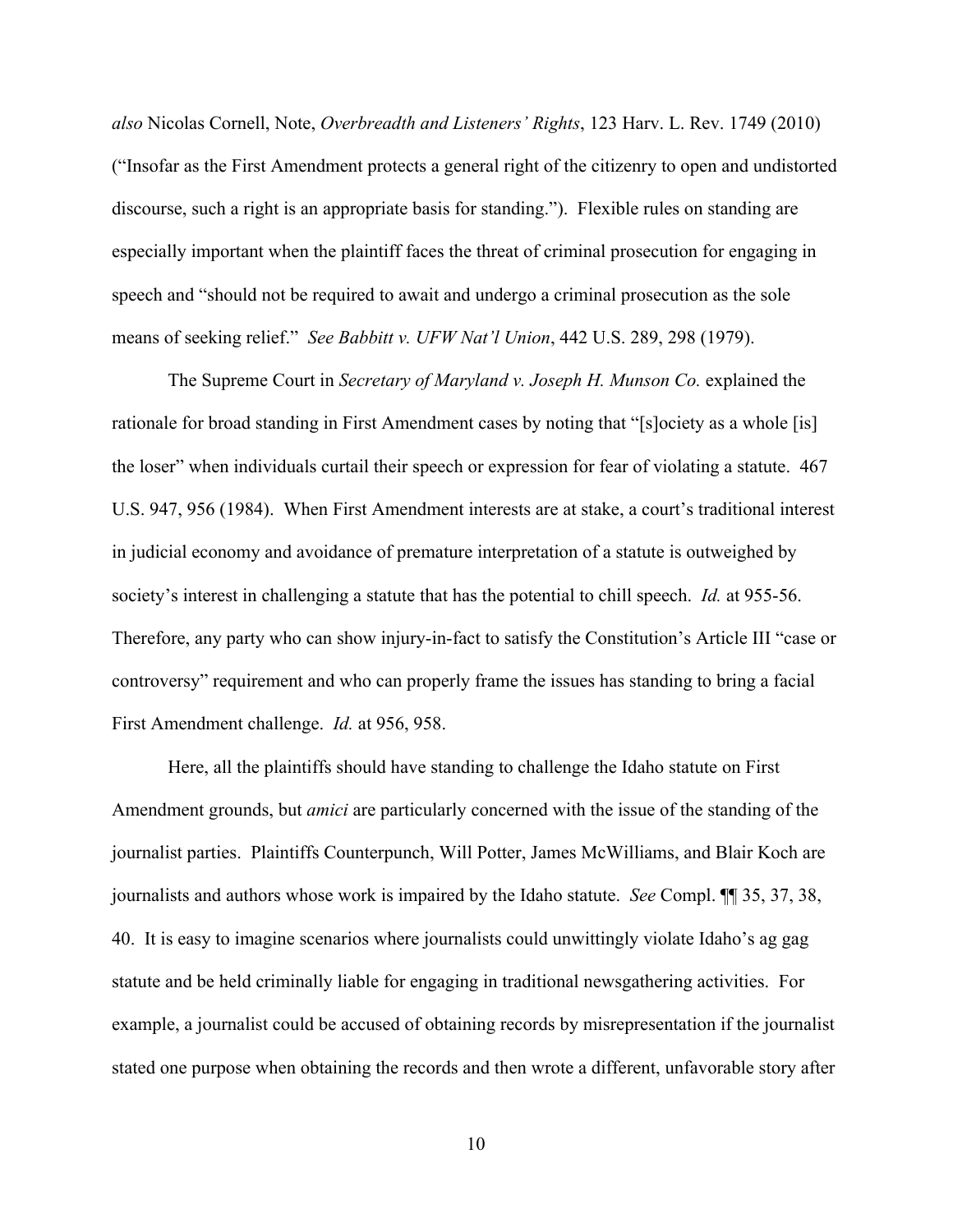seeing the records. See Idaho Code Ann. § 18-7042(1)(b). Or a journalist could record on a facility's property with the owner's implied - but not express - consent, or with the consent of an employee who is not the owner, and be charged with a violation.  $\S 18-7042(1)(d)$ . The ability of journalists to report reliable information regarding the conditions inside Idaho's agricultural production facilities will be effectively eviscerated. The Idaho statute, therefore, impairs their ability to engage in constitutionally protected speech. As the Court has stated, these plaintiffs "should not be required to await and undergo a criminal prosecution as the sole means of seeking relief." Babbitt, 442 U.S. at 298.

First Amendment cases require flexible standing rules because the statutes they challenge present a unique harm: chilling speech. Plaintiffs here have shown that they are prevented from engaging in speech by the Idaho statute, and they therefore have standing.

### **CONCLUSION**

For the foregoing reasons, as well as those set forth in the opposition brief of Plaintiffs, the Court should deny Defendants' motion to dismiss.

Respectfully submitted this 28th day of April 2014.

Bruce D. Brown THE REPORTERS COMMITTEE for Freedom of the Press

and

Charles A. Brown **ATTORNEY AT LAW** 

**Attorneys for Amicus Curiae**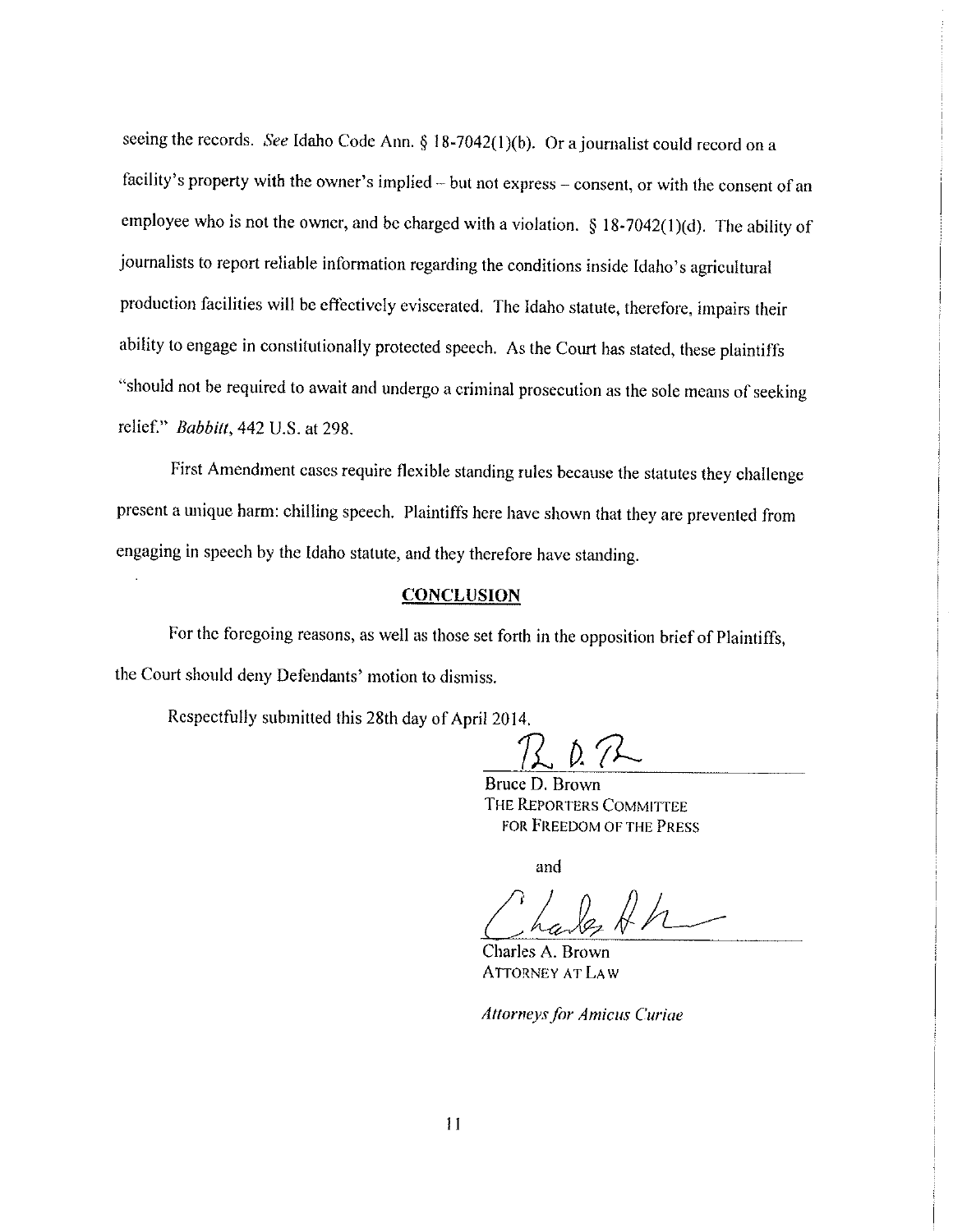### **APPENDIX A: DESCRIPTION OF AMICI**

The Reporters Committee for Freedom of the Press is a voluntary, unincorporated association of reporters and editors that works to defend the First Amendment rights and freedom of information interests of the news media. The Reporters Committee has provided representation, guidance and research in First Amendment and Freedom of Information Act litigation since 1970.

Association of Alternative Newsmedia ("AAN") is a not-for-profit trade association for 130 alternative newspapers in North America, including weekly papers like The Village Voice and Washington City Paper. AAN newspapers and their websites provide an editorial alternative to the mainstream press. AAN members have a total weekly circulation of seven million and a reach of over 25 million readers.

The Association of American Publishers, Inc. ("AAP") is the national trade association of the U.S. book publishing industry. AAP's members include most of the major commercial book publishers in the United States, as well as smaller and nonprofit publishers, university presses and scholarly societies. AAP members publish hardcover and paperback books in every field, educational materials for the elementary, secondary, postsecondary and professional markets, scholarly journals, computer software and electronic products and services. The Association represents an industry whose very existence depends upon the free exercise of rights guaranteed by the First Amendment.

The E.W. Scripps Company is a diverse, 131-year-old media enterprise with interests in television stations, newspapers, local news and information websites and licensing and syndication. The company's portfolio of locally focused media properties includes: 19 TV stations (ten ABC affiliates, three NBC affiliates, one independent and five Spanish-language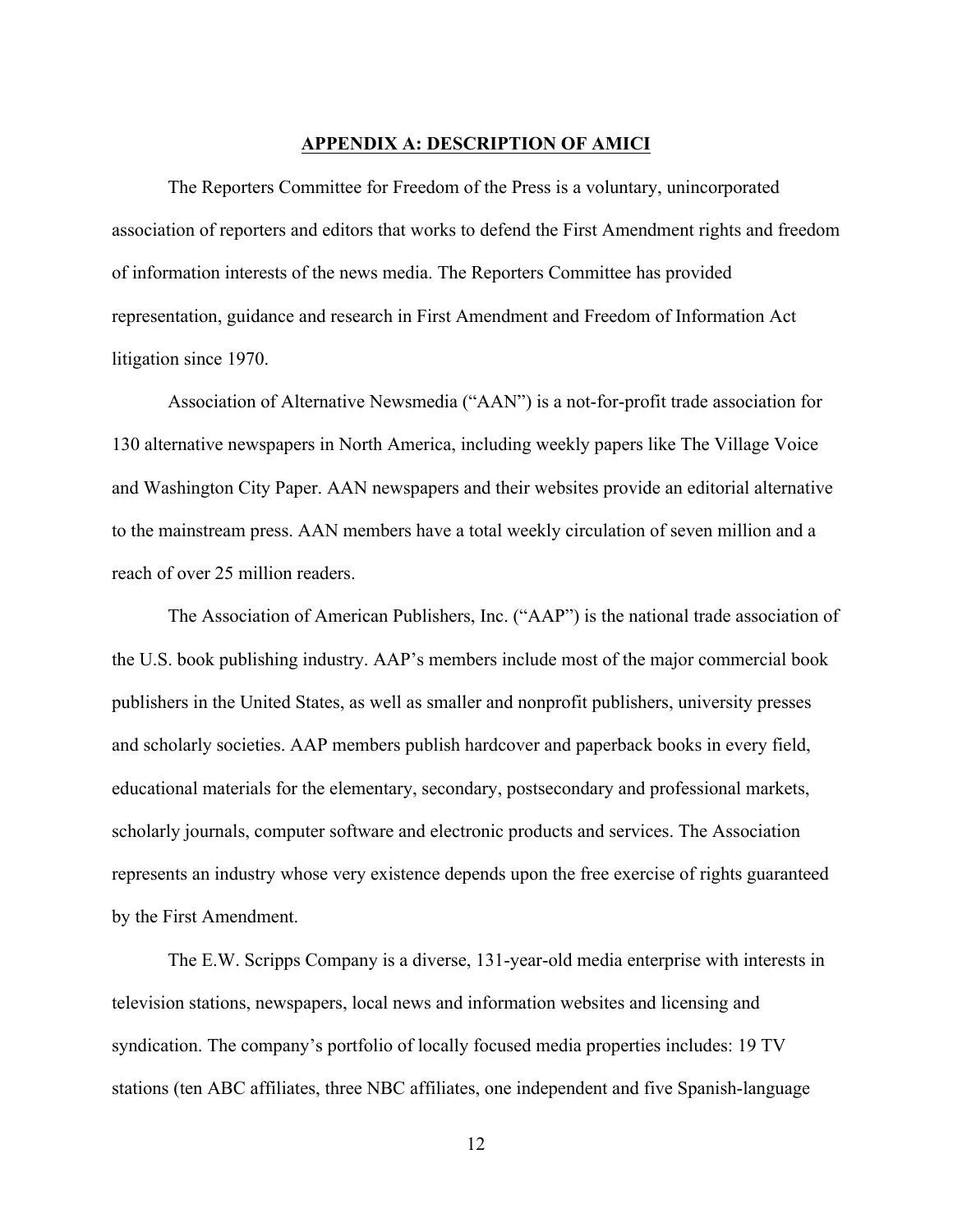stations); daily and community newspapers in 13 markets; and the Washington-based Scripps Media Center, home of the Scripps Howard News Service.

First Amendment Coalition is a nonprofit public interest organization dedicated to defending free speech, free press and open government rights in order to make government, at all levels, more accountable to the people. The Coalition's mission assumes that government transparency and an informed electorate are essential to a self-governing democracy. To that end, we resist excessive government secrecy (while recognizing the need to protect legitimate state secrets) and censorship of all kinds.

Gannett Co., Inc. is an international news and information company that publishes more than 80 daily newspapers in the United States – including *USA TODAY* – which reach 11.6 million readers daily. The company's broadcasting portfolio includes more than 40 TV stations, reaching approximately one-third of all television households in America. Each of Gannett's daily newspapers and TV stations operates Internet sites offering news and advertising that is customized for the market served and integrated with its publishing or broadcasting operations.

The Idaho Statesman is the most widely read newspaper in the state of Idaho, reaching 223,718 adults per week. This includes 124,993 readers each weekday and 160,082 each Sunday.

The Investigative Reporting Workshop, a project of the School of Communication (SOC) at American University, is a nonprofit, professional newsroom. The Workshop publishes indepth stories at investigativereportingworkshop.org about government and corporate accountability, ranging widely from the environment and health to national security and the economy.

The National Press Photographers Association ("NPPA") is a 501(c)(6) non-profit organization dedicated to the advancement of visual journalism in its creation, editing and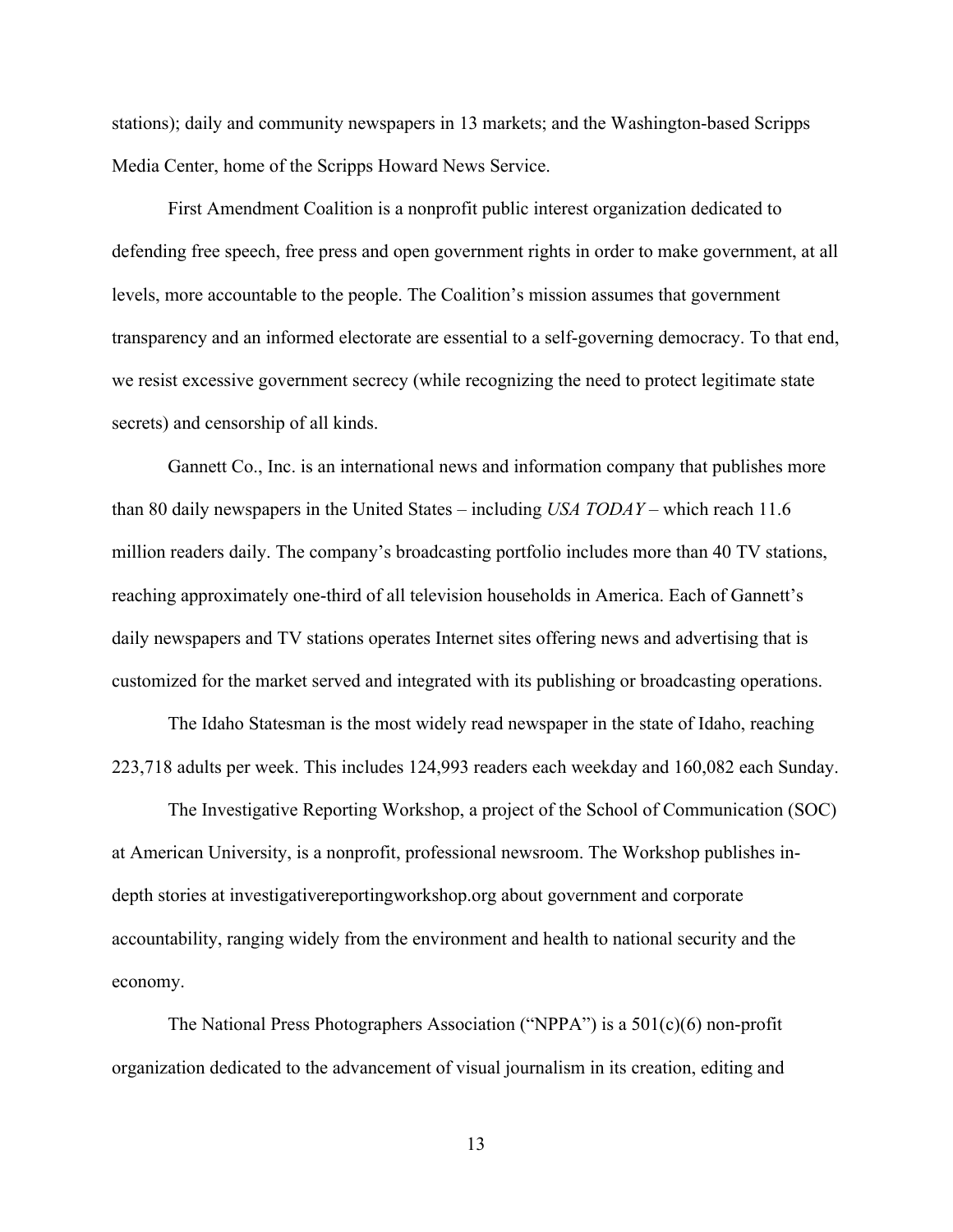distribution. NPPA's approximately 7,000 members include television and still photographers, editors, students and representatives of businesses that serve the visual journalism industry. Since its founding in 1946, the NPPA has vigorously promoted the constitutional rights of journalists as well as freedom of the press in all its forms, especially as it relates to visual journalism. The submission of this brief was duly authorized by Mickey H. Osterreicher, its General Counsel.

National Public Radio, Inc. is an award-winning producer and distributor of noncommercial news programming. A privately supported, not-for-profit membership organization, NPR serves a growing audience of more than 26 million listeners each week by providing news programming to 285 member stations that are independently operated, noncommercial public radio stations. In addition, NPR provides original online content and audio streaming of its news programming. NPR.org offers hourly newscasts, special features and 10 years of archived audio and information.

North Jersey Media Group Inc. ("NJMG") is an independent, family-owned printing and publishing company, parent of two daily newspapers serving the residents of northern New Jersey: *The Record* (Bergen County), the state's second-largest newspaper, and the *Herald News* (Passaic County). NJMG also publishes more than 40 community newspapers serving towns across five counties and a family of glossy magazines, including (201) Magazine, Bergen County's premiere magazine. All of the newspapers contribute breaking news, features, columns and local information to NorthJersey.com. The company also owns and publishes Bergen.com showcasing the people, places and events of Bergen County.

Online News Association ("ONA") is the world's largest association of online journalists. ONA's mission is to inspire innovation and excellence among journalists to better serve the public. ONA's more than 2,000 members include news writers, producers, designers, editors,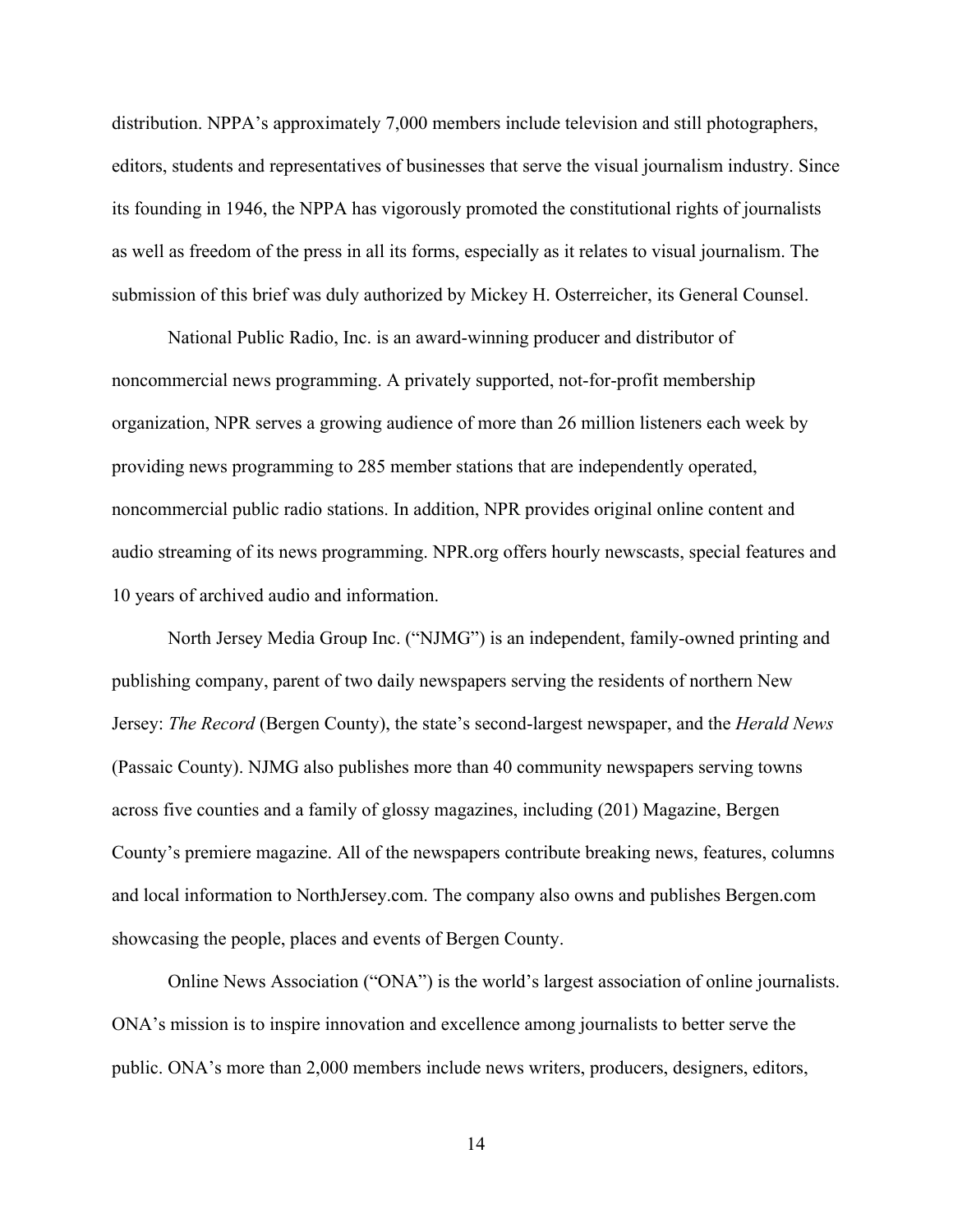bloggers, technologists, photographers, academics, students and others who produce news for the Internet or other digital delivery systems. ONA hosts the annual Online News Association conference and administers the Online Journalism Awards. ONA is dedicated to advancing the interests of digital journalists and the public generally by encouraging editorial integrity and independence, journalistic excellence and freedom of expression and access.

Radio Television Digital News Association ("RTDNA") is the world's largest and only professional organization devoted exclusively to electronic journalism. RTDNA is made up of news directors, news associates, educators and students in radio, television, cable and electronic media in more than 30 countries. RTDNA is committed to encouraging excellence in the electronic journalism industry and upholding First Amendment freedoms.

The Seattle Times Company, locally owned since 1896, publishes the daily newspaper *The Seattle Times*, together with *The Issaquah Press*, *Yakima Herald-Republic*, *Walla Walla Union-Bulletin*, *Sammamish Review* and *Newcastle-News*, all in Washington state.

Society of Professional Journalists ("SPJ") is dedicated to improving and protecting journalism. It is the nation's largest and most broad-based journalism organization, dedicated to encouraging the free practice of journalism and stimulating high standards of ethical behavior. Founded in 1909 as Sigma Delta Chi, SPJ promotes the free flow of information vital to a wellinformed citizenry, works to inspire and educate the next generation of journalists and protects First Amendment guarantees of freedom of speech and press.

Student Press Law Center ("SPLC") is a nonprofit, nonpartisan organization which, since 1974, has been the nation's only legal assistance agency devoted exclusively to educating high school and college journalists about the rights and responsibilities embodied in the First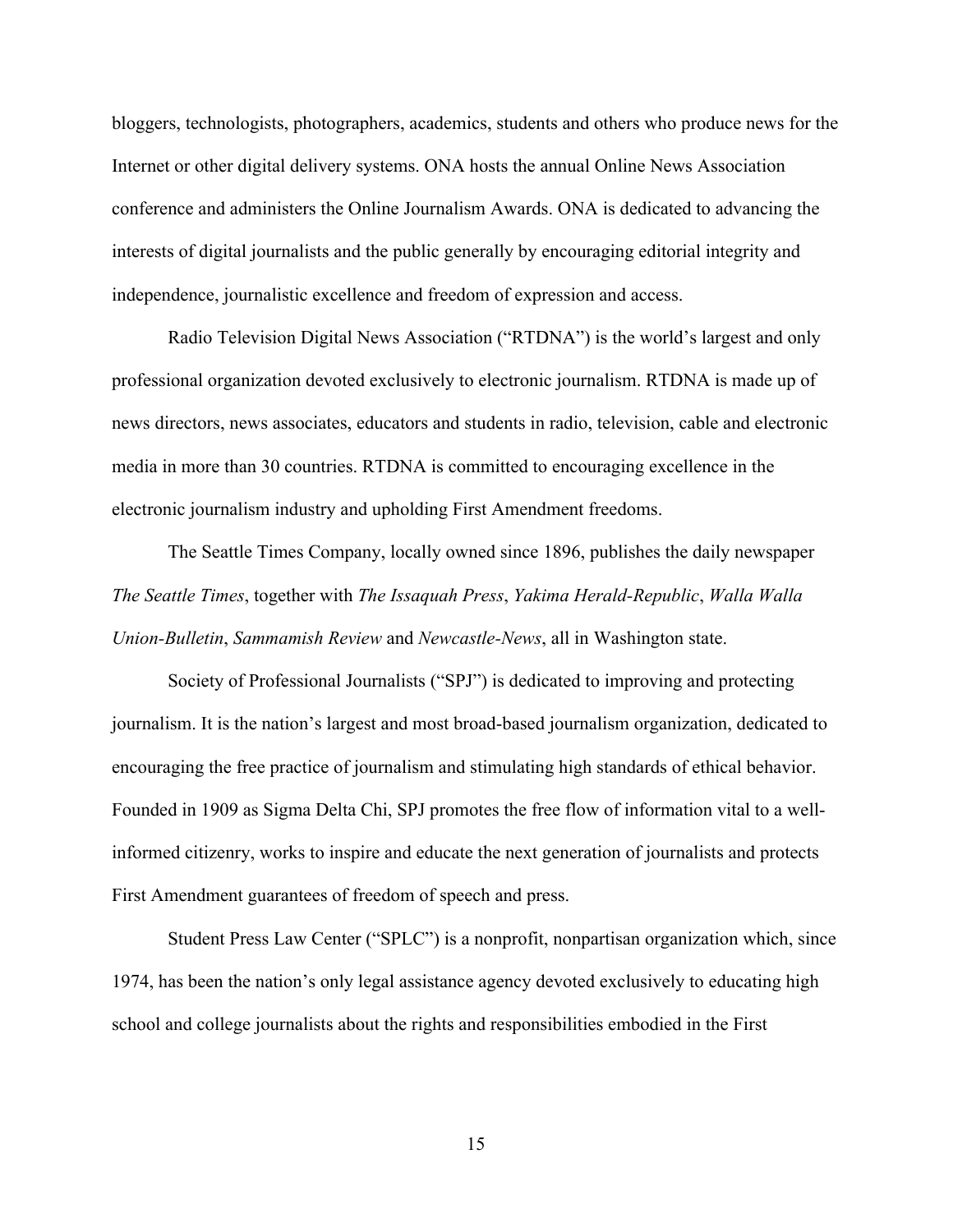Amendment to the Constitution of the United States. SPLC provides free legal assistance, information and educational materials for student journalists on a variety of legal topics.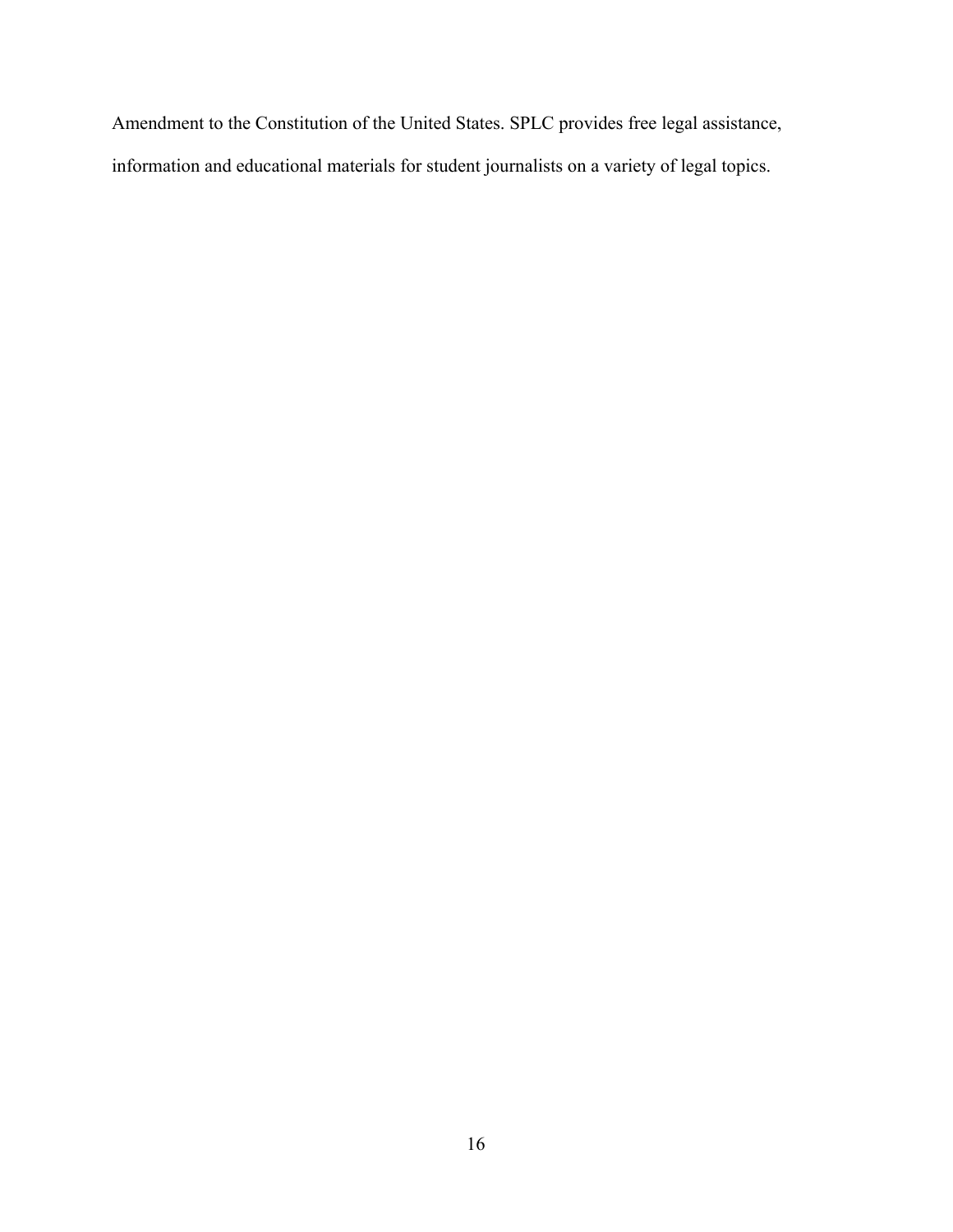#### **APPENDIX B: ADDITIONAL COUNSEL**

Kevin M. Goldberg Fletcher, Heald & Hildreth, PLC 1300 N. 17th St., 11th Floor Arlington, VA 22209 *Counsel for Association of Alternative Newsmedia*

Jonathan Bloom Weil, Gotshal & Manges LLP 767 Fifth Avenue New York, NY 10153 *Counsel for The Association of American Publishers, Inc.*

David M. Giles Vice President/ Deputy General Counsel The E.W. Scripps Company 312 Walnut St., Suite 2800 Cincinnati, OH 45202

Peter Scheer First Amendment Coalition 534 Fourth St., Suite B San Rafael, CA 94901

Barbara W. Wall Vice President/Senior Associate General Counsel Gannett Co., Inc. 7950 Jones Branch Drive McLean, VA 22107

Charles Lewis Lynne Perri Investigative Reporting Workshop at American University

Mickey H. Osterreicher 1100 M&T Center, 3 Fountain Plaza, Buffalo, NY 14203 *Counsel for National Press Photographers Association*

Greg Lewis Denise Leary Ashley Messenger National Public Radio, Inc. 1111 North Capitol St. NE Washington, D.C. 20002

Jennifer A. Borg General Counsel North Jersey Media Group Inc. 1 Garret Mountain Plaza Woodland Park, NJ 07424

Jonathan D. Hart Dow Lohnes PLLC 1200 New Hampshire Ave., NW Washington, DC 20036 *Counsel for Online News Association*

Kathleen A. Kirby Wiley Rein LLP 1776 K St., NW Washington, DC 20006 *Counsel for Radio Television Digital News Association*

Bruce D. Brown Gregg P. Leslie 1101 Wilson Blvd., Suite 1100 Arlington, VA 22209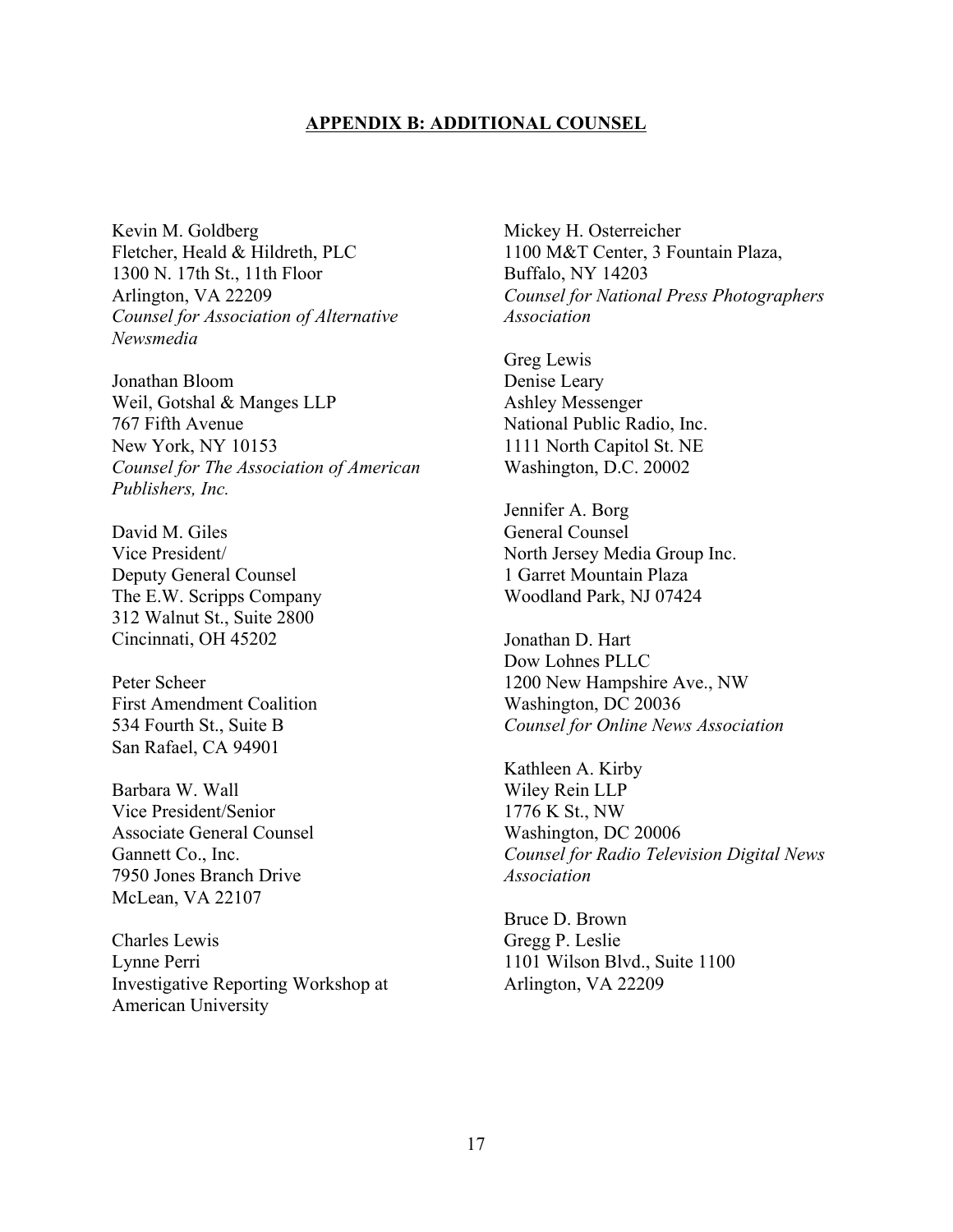Bruce E. H. Johnson Davis Wright Tremaine LLP 1201 Third Ave., Suite 2200 Seattle, WA 98101 *Counsel for The Seattle Times Co.*

Bruce W. Sanford Laurie A. Babinski Baker & Hostetler LLP 1050 Connecticut Ave., NW Suite 1100 Washington, DC 20036 *Counsel for Society of Professional Journalists*

Frank D. LoMonte Student Press Law Center 1101 Wilson Blvd., Suite 1100 Arlington, VA 22209